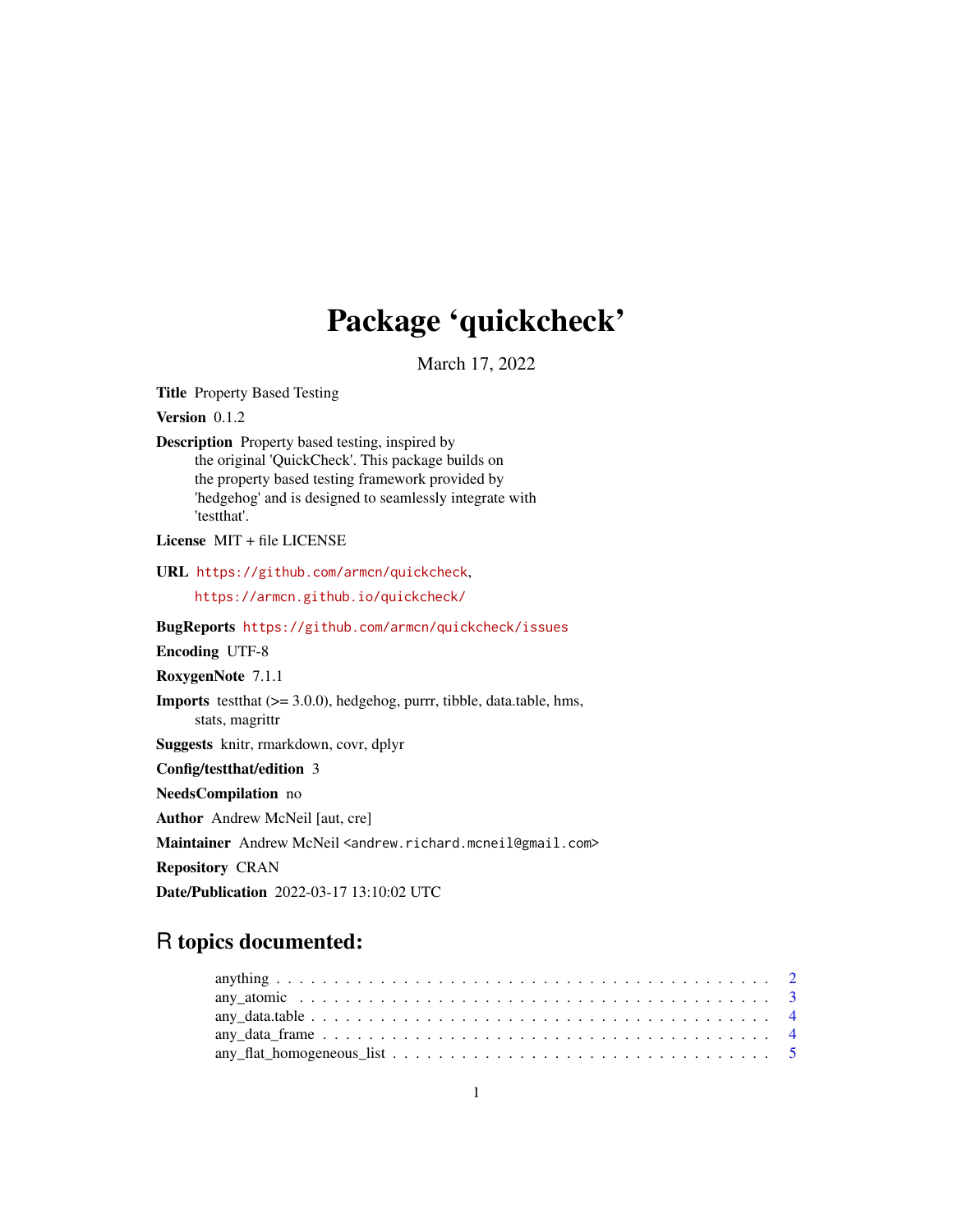# anything

<span id="page-1-0"></span>

|                                                                                                                       | 6              |
|-----------------------------------------------------------------------------------------------------------------------|----------------|
|                                                                                                                       | 6              |
|                                                                                                                       | $\overline{7}$ |
|                                                                                                                       | 8              |
|                                                                                                                       | 8              |
|                                                                                                                       | 9              |
|                                                                                                                       | 9              |
|                                                                                                                       | 10             |
|                                                                                                                       | 11             |
|                                                                                                                       | 11             |
|                                                                                                                       | 12             |
|                                                                                                                       | 13             |
|                                                                                                                       | 14             |
|                                                                                                                       | 15             |
|                                                                                                                       | 17             |
|                                                                                                                       | 18             |
|                                                                                                                       | 18             |
|                                                                                                                       | 19             |
|                                                                                                                       | 20             |
|                                                                                                                       | 21             |
| $integer \dots \dots \dots \dots \dots \dots \dots \dots \dots \dots \dots \dots \dots \dots \dots \dots \dots \dots$ | 22             |
|                                                                                                                       | 23             |
|                                                                                                                       | 23             |
|                                                                                                                       | 24             |
|                                                                                                                       | 24             |
|                                                                                                                       | 25             |
|                                                                                                                       | 26             |
|                                                                                                                       | 27             |
| show example $\ldots \ldots \ldots \ldots \ldots \ldots \ldots \ldots \ldots \ldots \ldots \ldots \ldots$             | 28             |
|                                                                                                                       | 28             |
|                                                                                                                       | 29             |
|                                                                                                                       |                |
|                                                                                                                       | 30             |

# **Index**

```
anything
```
Any R object generator

# Description

Generate any R object. This doesn't actually generate any possible object, just the most common ones, namely atomic vectors, lists, data.frames, tibbles, data.tables, and undefined values like NA, NULL, Inf, and NaN.

# **Usage**

```
anything(any-empty = TRUE, any\_undefined = TRUE)
```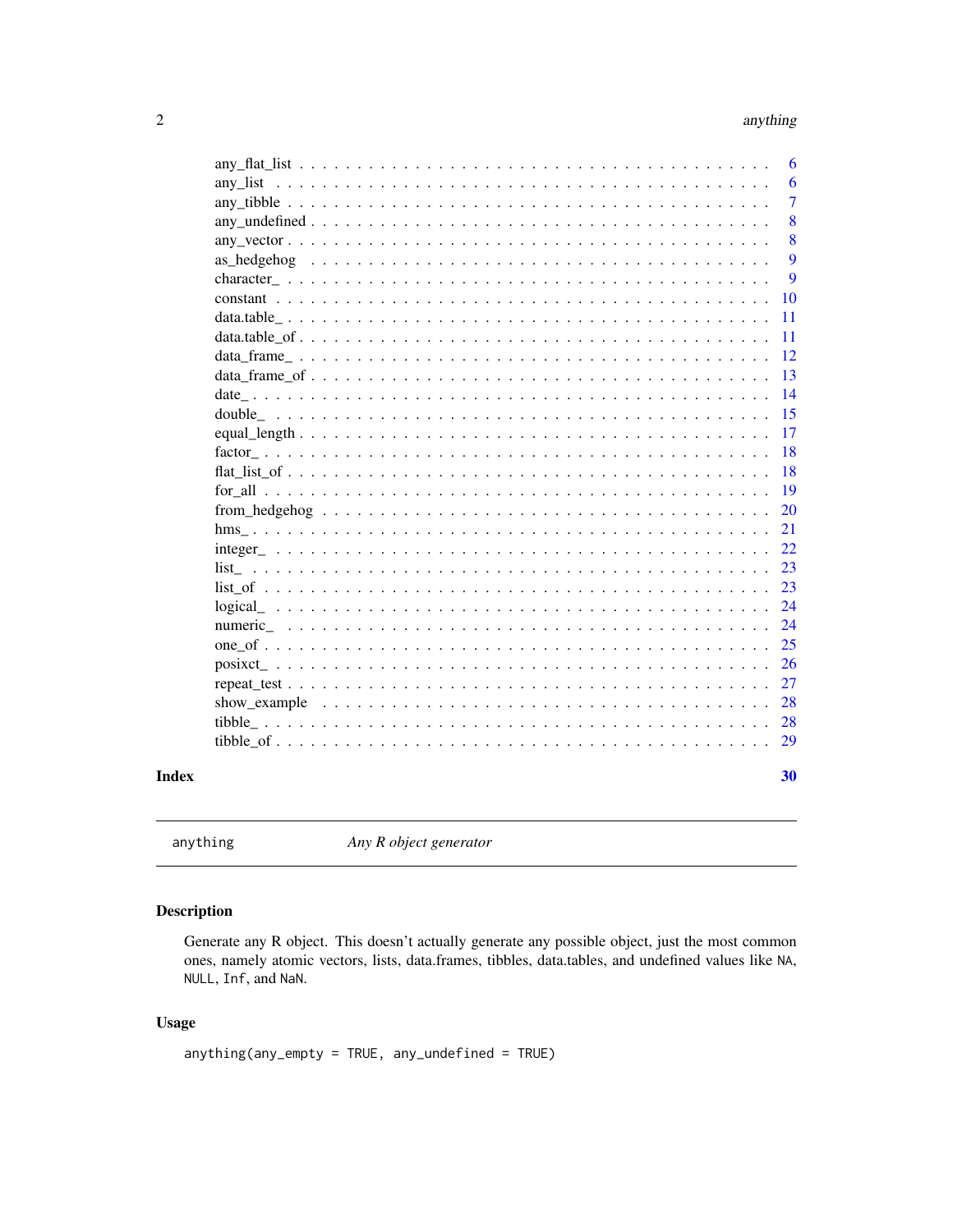# <span id="page-2-0"></span>any\_atomic 3

# Arguments

| any_empty     | Whether empty vectors or data frames should be allowed. |
|---------------|---------------------------------------------------------|
| any_undefined | Whether undefined values should be allowed.             |

#### Value

A quickcheck\_generator object.

# Examples

anything() %>% show\_example()

any\_atomic *Any atomic vector generator*

# Description

Generate vectors of integer, double, character, logical, date, POSIXct, hms, or factors.

#### Usage

any\_atomic(len = c(1L, 10L), any\_na = FALSE)

#### Arguments

| len    | Length of the generated vectors. If len is a single number all vectors will         |
|--------|-------------------------------------------------------------------------------------|
|        | have this length. If len is a numeric vector of length 2 it will produce vectors    |
|        | with lengths between a minimum and maximum, inclusive. For example 1en =            |
|        | $c(1L, 10L)$ would produce vectors with lengths between 1 and 10. To produce        |
|        | empty vectors set len = $\theta$ L or a range like len = $c(\theta L, 1\theta L)$ . |
| any_na | Whether NA values should be allowed.                                                |

#### Value

A quickcheck\_generator object.

```
any_atomic() %>% show_example()
any_atomic(len = 10L, any_na = TRUE) %>% show_example()
```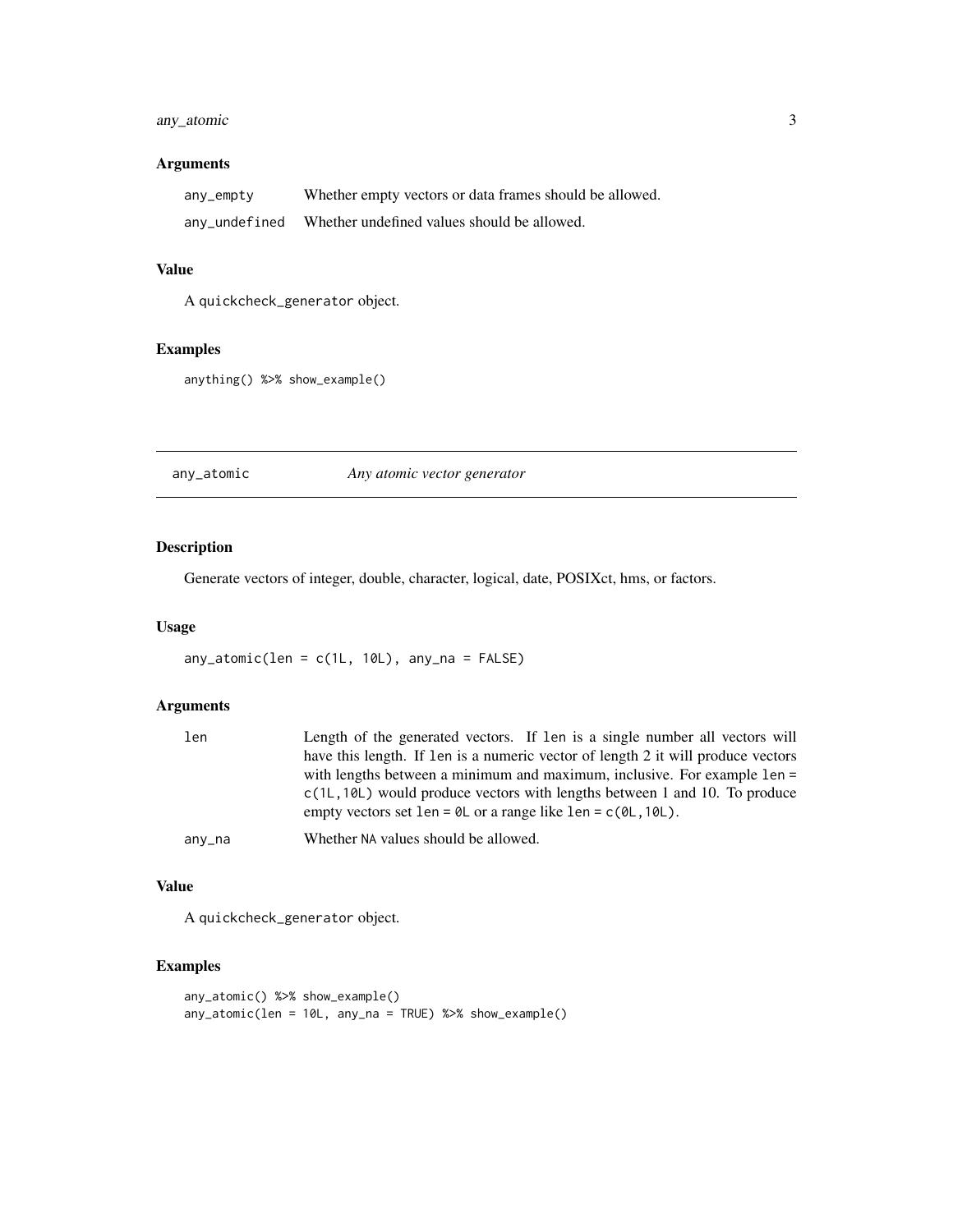<span id="page-3-0"></span>

Generate data.tables.

# Usage

```
any_data.table(rows = c(1L, 10L), cols = c(1L, 10L), any_na = FALSE)
```
# Arguments

| rows   | Number of rows of the generated data frame. If rows is a single number all data<br>frames will have this number of rows. If rows is a numeric vector of length<br>2 it will produce data frames with rows between a minimum and maximum,<br>inclusive. For example rows = $c(1L, 10L)$ would produce data frames with rows<br>between 1 and 10. To produce empty tibbles set rows = $\theta$ L or a range like rows<br>$= c(0L, 10L)$ .                                                                                                           |
|--------|---------------------------------------------------------------------------------------------------------------------------------------------------------------------------------------------------------------------------------------------------------------------------------------------------------------------------------------------------------------------------------------------------------------------------------------------------------------------------------------------------------------------------------------------------|
| cols   | Number of columns of the generated data frame. If cols is a single number<br>all data frames will have this number of columns. If cols is a numeric vec-<br>tor of length 2 it will produce data frames with columns between a minimum<br>and maximum, inclusive. For example $\text{cols} = \text{c}(1\text{L}, 10\text{L})$ would produce data<br>frames with columns between 1 and 10. To produce empty tibbles set $\text{cols} = \emptyset \mathsf{L}$<br>or a range like $\text{cols} = \text{c}(\emptyset \text{L}, 1\emptyset \text{L}).$ |
| any_na | Whether NA values should be allowed.                                                                                                                                                                                                                                                                                                                                                                                                                                                                                                              |

#### Value

A quickcheck\_generator object.

# Examples

```
any_data.table(rows = 3L, cols = 3L) %>% show_example()
```
any\_data\_frame *Any data frame generator*

# Description

Generate data.frames.

# Usage

```
any\_data\_frame(rows = c(1L, 10L), cols = c(1L, 10L), any\_na = FALSE)
```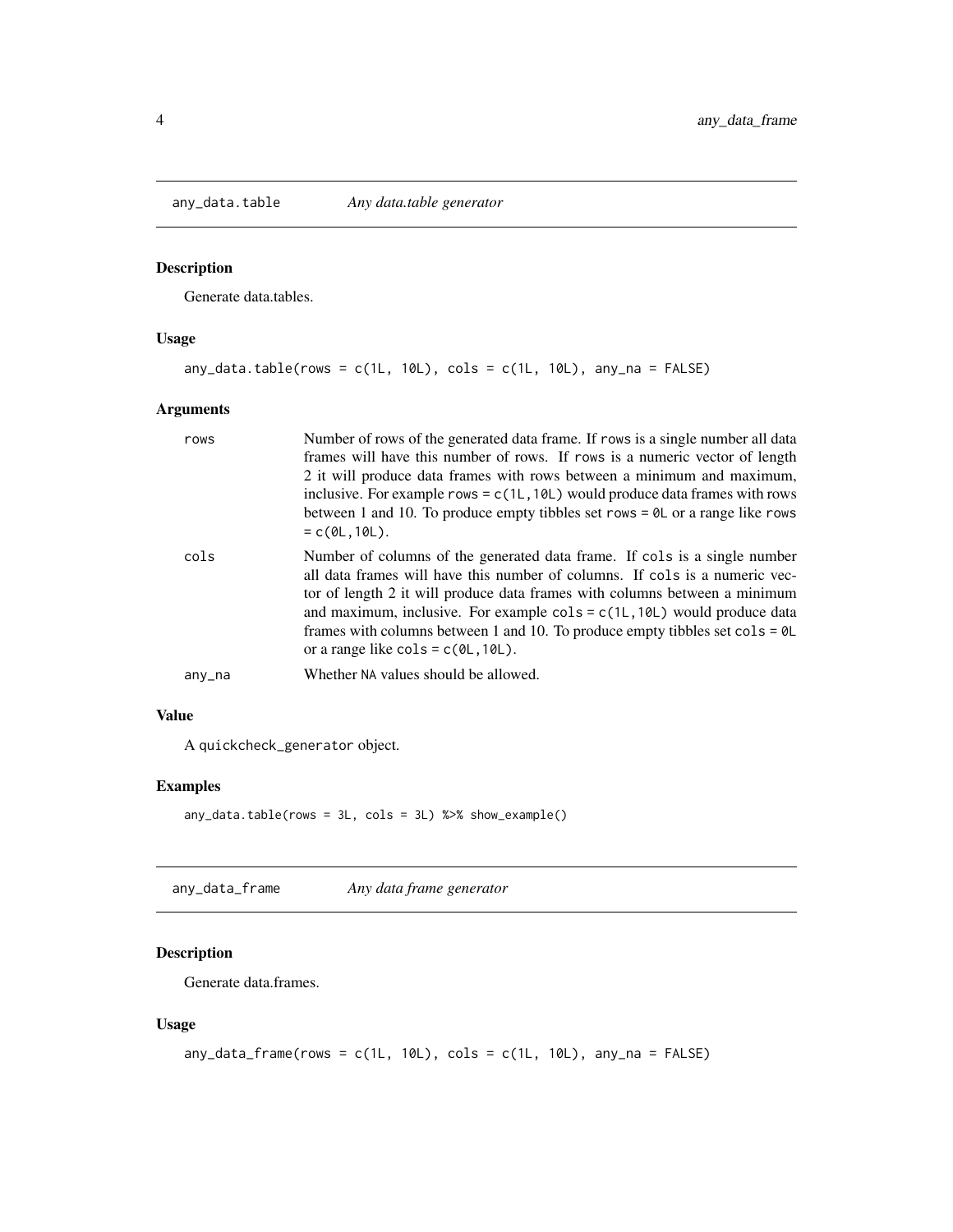# <span id="page-4-0"></span>Arguments

| rows   | Number of rows of the generated data frame. If rows is a single number all data<br>frames will have this number of rows. If rows is a numeric vector of length<br>2 it will produce data frames with rows between a minimum and maximum,<br>inclusive. For example rows = $c(1L, 10L)$ would produce data frames with rows<br>between 1 and 10. To produce empty tibbles set rows = $\theta$ L or a range like rows<br>$= c(0L, 10L).$                                                        |
|--------|-----------------------------------------------------------------------------------------------------------------------------------------------------------------------------------------------------------------------------------------------------------------------------------------------------------------------------------------------------------------------------------------------------------------------------------------------------------------------------------------------|
| cols   | Number of columns of the generated data frame. If cols is a single number<br>all data frames will have this number of columns. If cols is a numeric vec-<br>tor of length 2 it will produce data frames with columns between a minimum<br>and maximum, inclusive. For example $\text{cols} = c(1L, 10L)$ would produce data<br>frames with columns between 1 and 10. To produce empty tibbles set $\text{cols} = \text{OL}$<br>or a range like $\text{cols} = c(\emptyset L, 1\emptyset L)$ . |
| any_na | Whether NA values should be allowed.                                                                                                                                                                                                                                                                                                                                                                                                                                                          |

#### Value

A quickcheck\_generator object.

# Examples

any\_data\_frame(rows = 3L, cols = 3L) %>% show\_example()

```
any_flat_homogeneous_list
```
*Any flat homogeneous list generator*

# Description

Generate lists in which each element is an atomic scalar of the same class.

# Usage

```
any_flat_homogeneous_list(len = c(1L, 10L), any_na = FALSE)
```
# Arguments

| len    | Length of the generated vectors. If len is a single number all vectors will         |
|--------|-------------------------------------------------------------------------------------|
|        | have this length. If len is a numeric vector of length 2 it will produce vectors    |
|        | with lengths between a minimum and maximum, inclusive. For example 1en =            |
|        | $c(1L, 10L)$ would produce vectors with lengths between 1 and 10. To produce        |
|        | empty vectors set len = $\theta$ L or a range like len = $c(\theta L, 1\theta L)$ . |
| any_na | Whether NA values should be allowed.                                                |

#### Value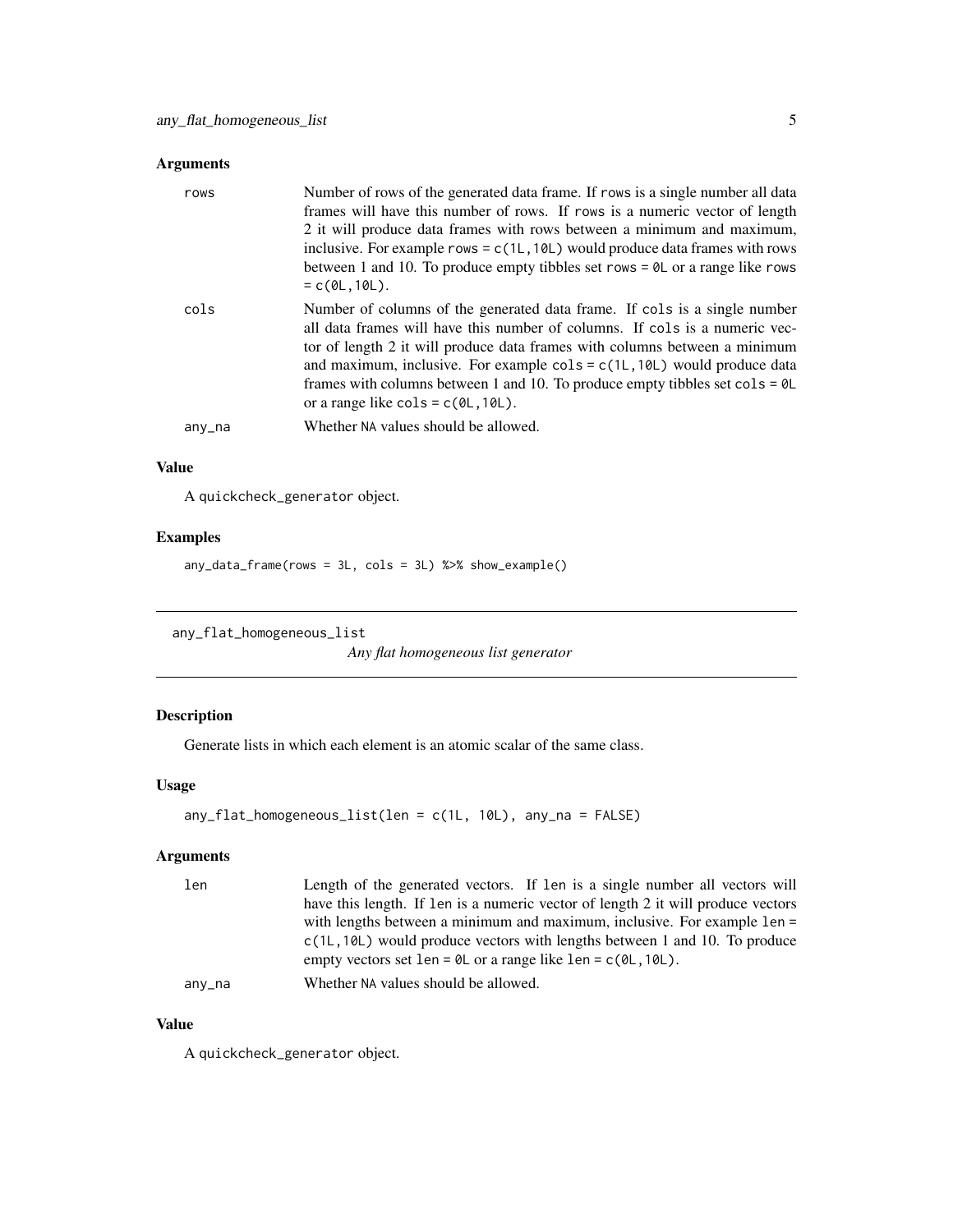# <span id="page-5-0"></span>Examples

```
any_flat_homogeneous_list() %>% show_example()
any_flat_homogeneous_list(len = 10L, any_na = TRUE) %>% show_example()
```
any\_flat\_list *Any flat list generator*

# Description

Generate lists in which each element is an atomic scalar.

# Usage

 $any_flat_list(len = c(1L, 10L), any_na = FALSE)$ 

# Arguments

| len    | Length of the generated vectors. If len is a single number all vectors will         |
|--------|-------------------------------------------------------------------------------------|
|        | have this length. If len is a numeric vector of length 2 it will produce vectors    |
|        | with lengths between a minimum and maximum, inclusive. For example 1en =            |
|        | $c(1L, 10L)$ would produce vectors with lengths between 1 and 10. To produce        |
|        | empty vectors set len = $\theta$ L or a range like len = $c(\theta L, 1\theta L)$ . |
| any_na | Whether NA values should be allowed.                                                |
|        |                                                                                     |

# Value

A quickcheck\_generator object.

#### Examples

```
any_flat_list() %>% show_example()
any_flat_list(len = 10L, any_na = TRUE) %>% show_example()
```
any\_list *Any list generator*

# Description

Generate lists containing lists or atomic vectors.

#### Usage

 $any\_list(len = c(1L, 10L), any_na = FALSE)$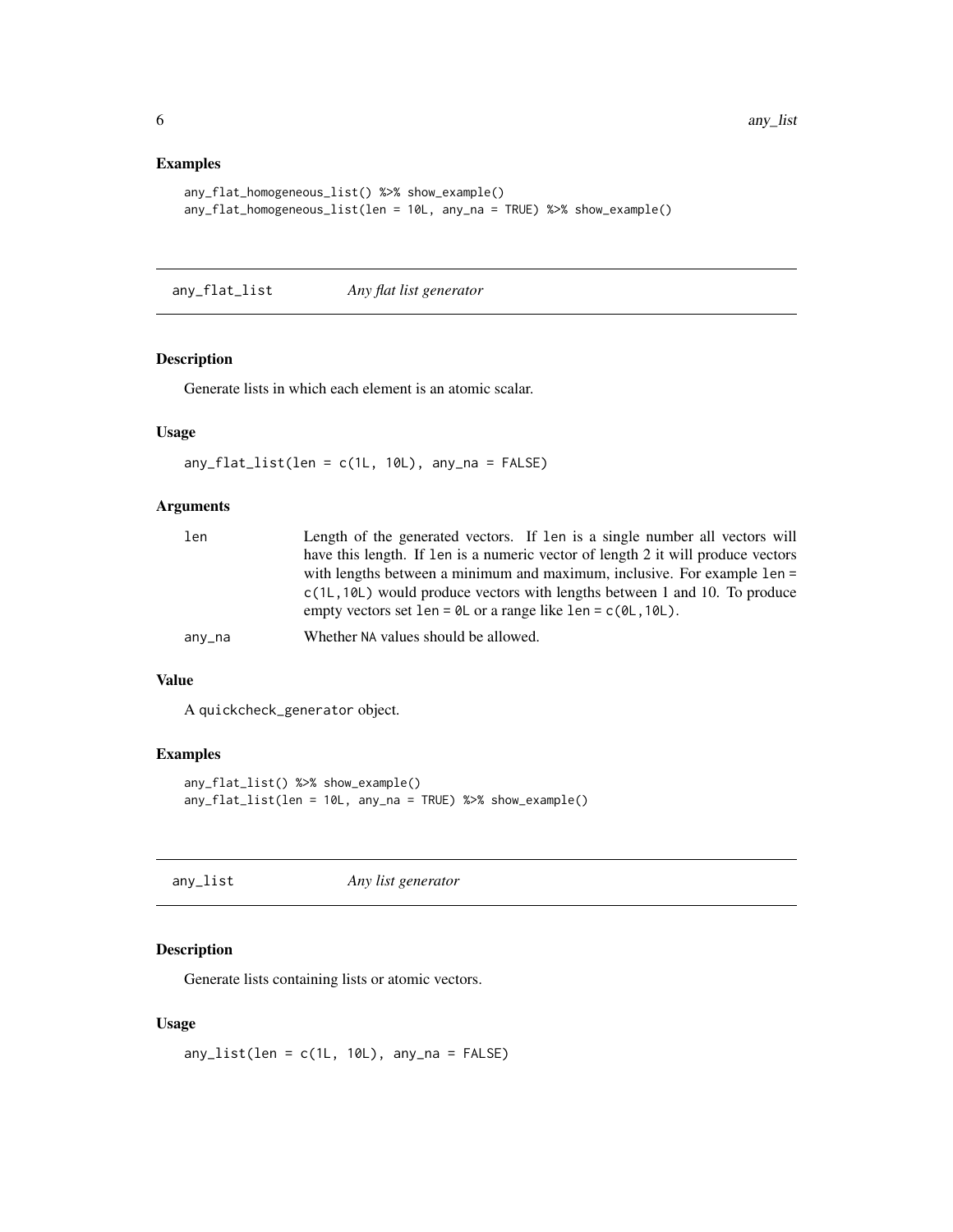# <span id="page-6-0"></span>any\_tibble 7

# Arguments

| len    | Length of the generated vectors. If len is a single number all vectors will         |
|--------|-------------------------------------------------------------------------------------|
|        | have this length. If len is a numeric vector of length 2 it will produce vectors    |
|        | with lengths between a minimum and maximum, inclusive. For example 1en =            |
|        | $c(1L, 10L)$ would produce vectors with lengths between 1 and 10. To produce        |
|        | empty vectors set len = $\theta$ L or a range like len = $c(\theta L, 1\theta L)$ . |
| any_na | Whether NA values should be allowed.                                                |

#### Value

A quickcheck\_generator object.

# Examples

```
any_list() %>% show_example()
any_list(len = 10L, any_na = TRUE) %>% show_example()
```

```
any_tibble Any tibble generator
```
# Description

Generate tibbles.

# Usage

```
any\_tibble(rows = c(1L, 10L), cols = c(1L, 10L), any_na = FALSE)
```
# Arguments

| rows   | Number of rows of the generated data frame. If rows is a single number all data<br>frames will have this number of rows. If rows is a numeric vector of length<br>2 it will produce data frames with rows between a minimum and maximum,<br>inclusive. For example rows = $c(1L, 10L)$ would produce data frames with rows<br>between 1 and 10. To produce empty tibbles set rows = $\theta$ L or a range like rows                                                                                              |
|--------|------------------------------------------------------------------------------------------------------------------------------------------------------------------------------------------------------------------------------------------------------------------------------------------------------------------------------------------------------------------------------------------------------------------------------------------------------------------------------------------------------------------|
| cols   | $= c(0L, 10L).$<br>Number of columns of the generated data frame. If cols is a single number<br>all data frames will have this number of columns. If cols is a numeric vec-<br>tor of length 2 it will produce data frames with columns between a minimum<br>and maximum, inclusive. For example $\text{cols} = c(1L, 10L)$ would produce data<br>frames with columns between 1 and 10. To produce empty tibbles set $\text{cols} = \text{OL}$<br>or a range like $\text{cols} = c(\emptyset L, 1\emptyset L)$ . |
| any_na | Whether NA values should be allowed.                                                                                                                                                                                                                                                                                                                                                                                                                                                                             |

#### Value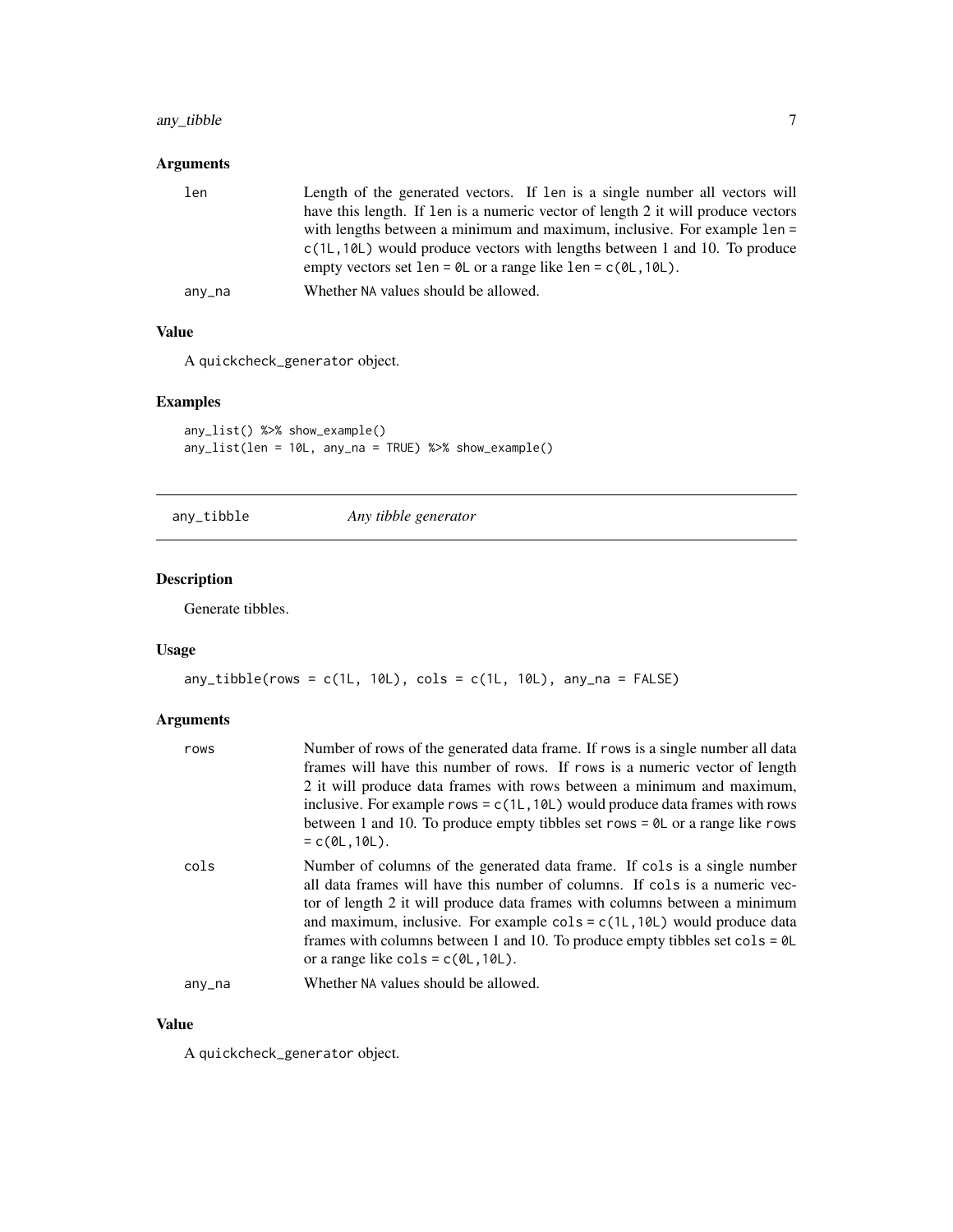#### <span id="page-7-0"></span>Examples

```
any_tibble(rows = 3L, cols = 3L) %>% show_example()
```
any\_undefined *Any undefined value generator*

# Description

Generate undefined values. In this case undefined values include NA, NA\_integer\_, NA\_real\_, NA\_character\_, NA\_complex\_, NULL, -Inf, Inf, and NaN. Values generated are always scalars.

#### Usage

any\_undefined()

#### Value

A quickcheck\_generator object.

#### Examples

any\_undefined() %>% show\_example()

any\_vector *Any vector generator*

#### Description

Generate atomic vectors or lists.

#### Usage

any\_vector(len =  $c(1L, 10L)$ , any\_na = FALSE)

# Arguments

| len    | Length of the generated vectors. If len is a single number all vectors will         |
|--------|-------------------------------------------------------------------------------------|
|        | have this length. If len is a numeric vector of length 2 it will produce vectors    |
|        | with lengths between a minimum and maximum, inclusive. For example 1en =            |
|        | $c(1L, 10L)$ would produce vectors with lengths between 1 and 10. To produce        |
|        | empty vectors set len = $\theta$ L or a range like len = $c(\theta L, 1\theta L)$ . |
| any_na | Whether NA values should be allowed.                                                |

#### Value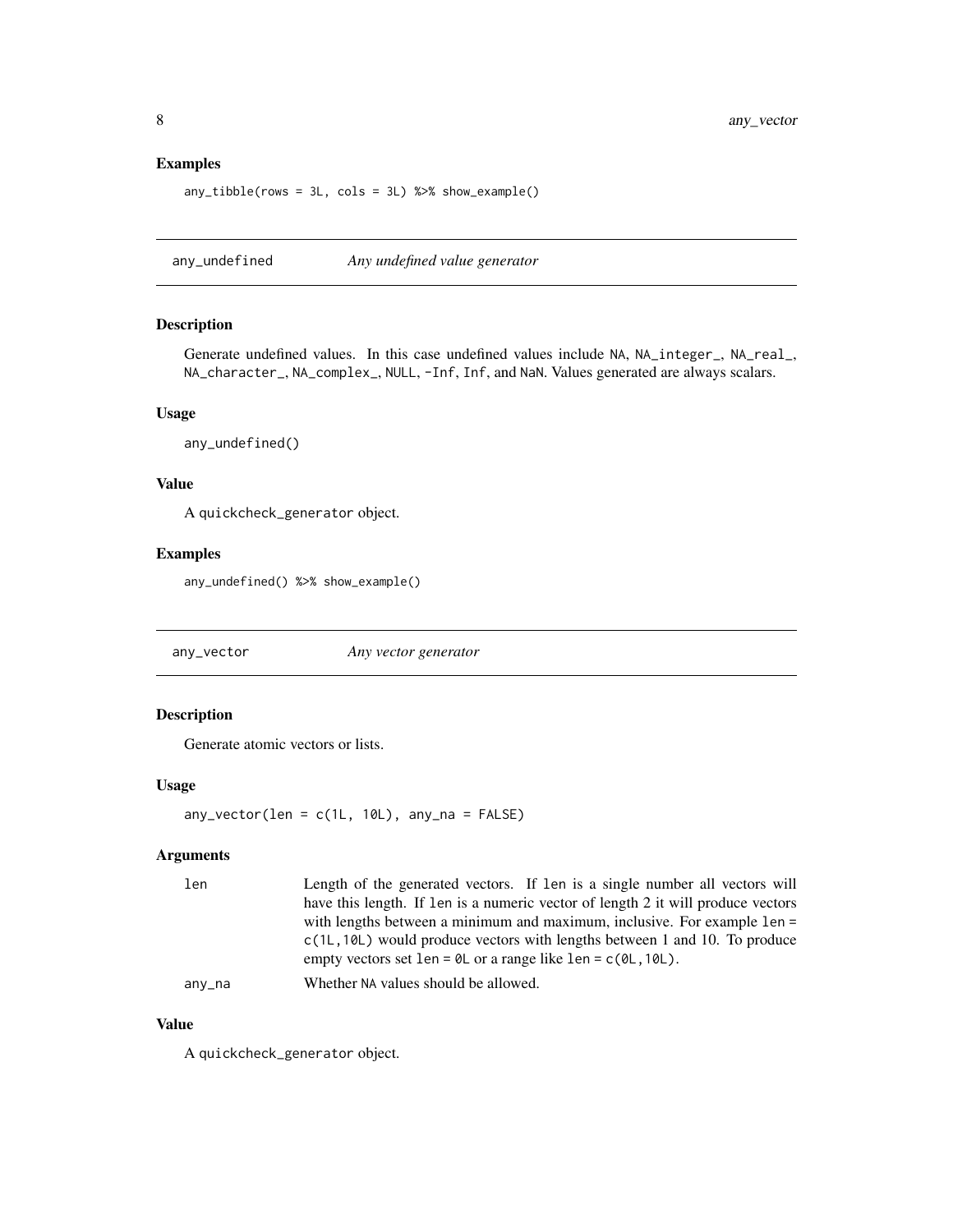# <span id="page-8-0"></span>as\_hedgehog 9

# Examples

```
any_vector() %>% show_example()
any_vector(len = 10L, any_na = TRUE) %>% show_example()
```

| as_hedgehog |
|-------------|
|-------------|

gehog *Convert a quickcheck generator to a hedgehog generator* 

# Description

Convert a quickcheck generator to a hedgehog generator

#### Usage

```
as_hedgehog(generator)
```
#### Arguments

generator A quickcheck\_generator object.

# Value

A quickcheck\_generator object.

#### Examples

```
is_even <-
  function(a) a %% 2L == \thetaL
gen_powers_of_two <-
  integer_bounded(1L, 10L, len = 1L) %>%
    as_hedgehog() %>%
   hedgehog::gen.with(function(a) 2 ^ a)
for_all(
  a = from_hedgehog(gen_powers_of_two),
  property = function(a) is_even(a) %>% testthat::expect_true()
)
```
character\_ *Character generators*

#### Description

A set of generators for character vectors.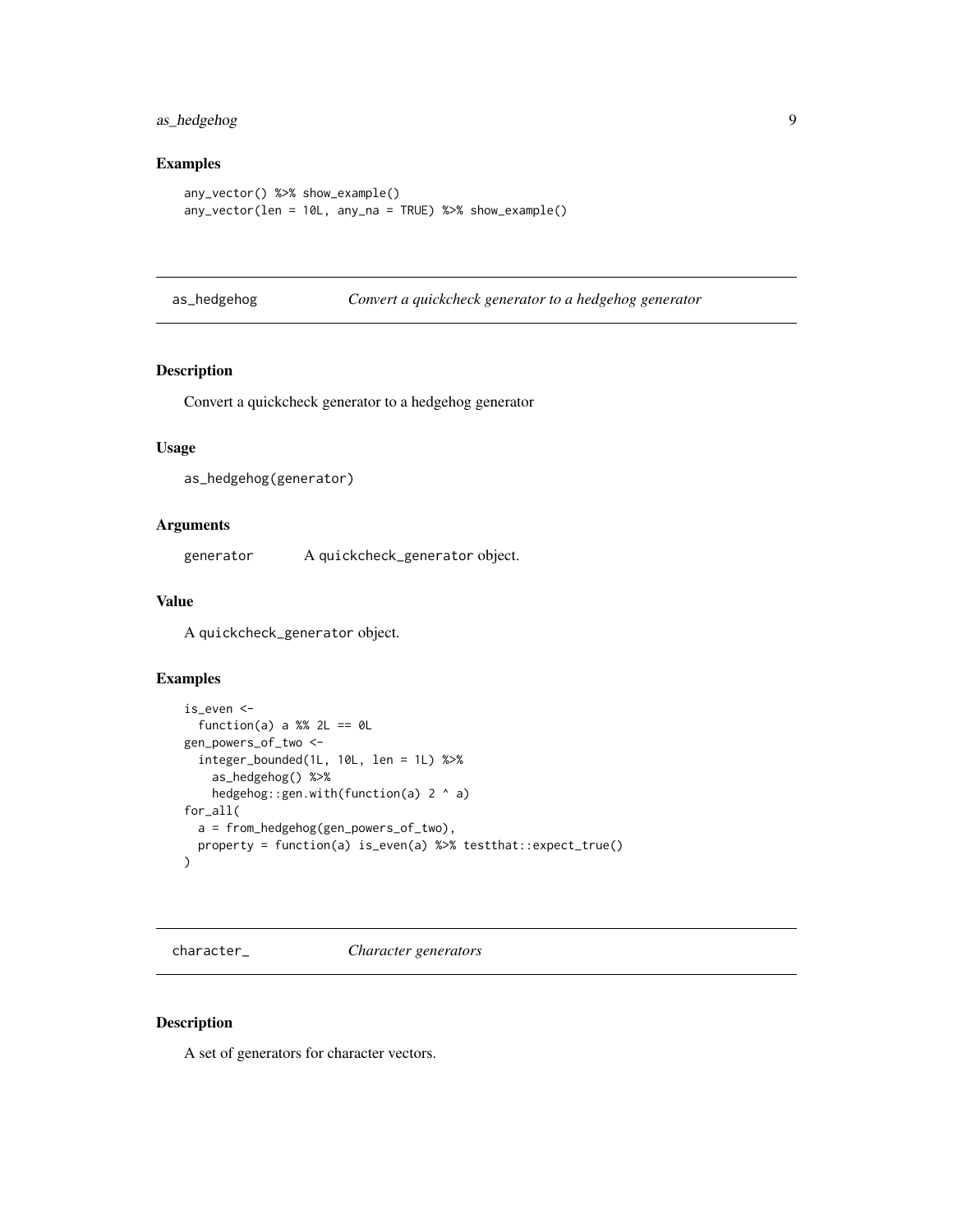#### <span id="page-9-0"></span>Usage

```
character_{\text{I}}(len = c(1L, 10L), any_na = FALSE, any-empty = FALSE)character_letters(len = c(1L, 10L), any_na = FALSE, any_empty = FALSE)
character_numbers(len = c(1L, 10L), any_na = FALSE, any_empty = FALSE)
character_alphanumeric(len = c(1L, 10L), any_na = FALSE, any_empty = FALSE)
```
#### Arguments

| len       | Length of the generated vectors. If len is a single number all vectors will         |
|-----------|-------------------------------------------------------------------------------------|
|           | have this length. If len is a numeric vector of length 2 it will produce vectors    |
|           | with lengths between a minimum and maximum, inclusive. For example 1en =            |
|           | $c(1L, 10L)$ would produce vectors with lengths between 1 and 10. To produce        |
|           | empty vectors set len = $\theta$ L or a range like len = $c(\theta L, 1\theta L)$ . |
| any_na    | Whether NA values should be allowed.                                                |
| any_empty | Whether empty character values should be allowed.                                   |

# Value

A quickcheck\_generator object.

#### Examples

character\_() %>% show\_example() character\_(len = 10L, any\_na = TRUE) %>% show\_example() character\_(len = 10L, any\_empty = TRUE) %>% show\_example()

constant *Generate the same value every time*

#### Description

Generate the same value every time

#### Usage

constant(a)

# Arguments

a Any R object

#### Value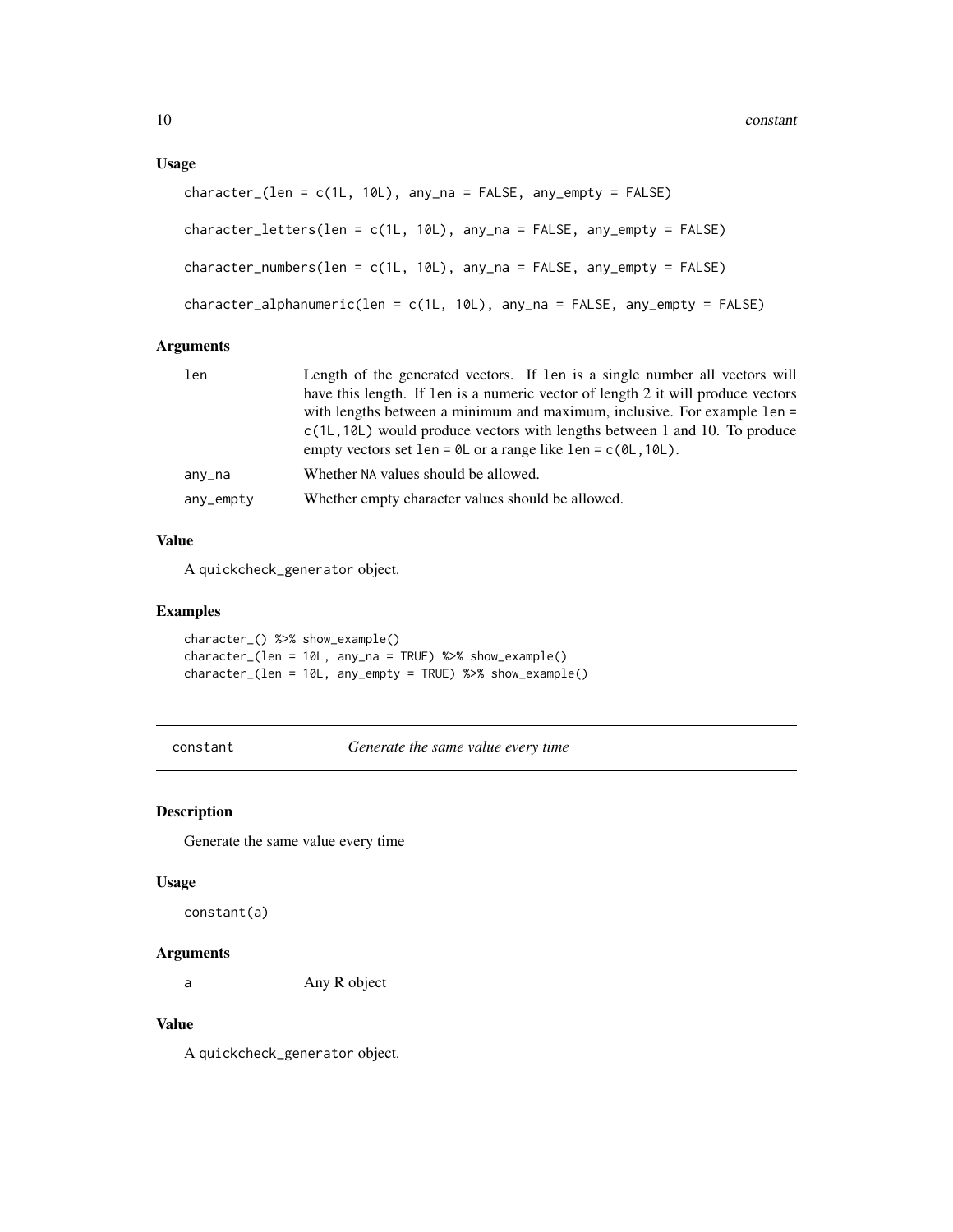# <span id="page-10-0"></span>data.table\_ 11

#### Examples

```
constant(NULL) %>% show_example()
```
data.table\_ *data.table generators*

# Description

Construct data.table generators in a similar way to data.table::data.table.

#### Usage

data.table\_ $(\ldots,$  rows =  $c(1L, 10L))$ 

# Arguments

| $\cdots$ | A set of name-value pairs with the values being vector generators.                                                                                                                                                                                                                                                                                                                                                                     |
|----------|----------------------------------------------------------------------------------------------------------------------------------------------------------------------------------------------------------------------------------------------------------------------------------------------------------------------------------------------------------------------------------------------------------------------------------------|
| rows     | Number of rows of the generated data frame. If rows is a single number all data<br>frames will have this number of rows. If rows is a numeric vector of length<br>2 it will produce data frames with rows between a minimum and maximum,<br>inclusive. For example rows = $c(1L, 10L)$ would produce data frames with rows<br>between 1 and 10. To produce empty tibbles set rows $= \theta L$ or a range like rows<br>$= c(0L, 10L).$ |
|          |                                                                                                                                                                                                                                                                                                                                                                                                                                        |

#### Value

A quickcheck\_generator object.

#### Examples

```
data.table_(a = integer_()) %>% show_example()
data.table_(a = integer_(), b = character_(), rows = 5L) %>% show_example()
```

| data.table_of |  | data.table generator with randomized columns |  |  |
|---------------|--|----------------------------------------------|--|--|
|---------------|--|----------------------------------------------|--|--|

# Description

data.table generator with randomized columns

#### Usage

```
data.table_of(..., rows = c(1L, 10L), cols = c(1L, 10L))
```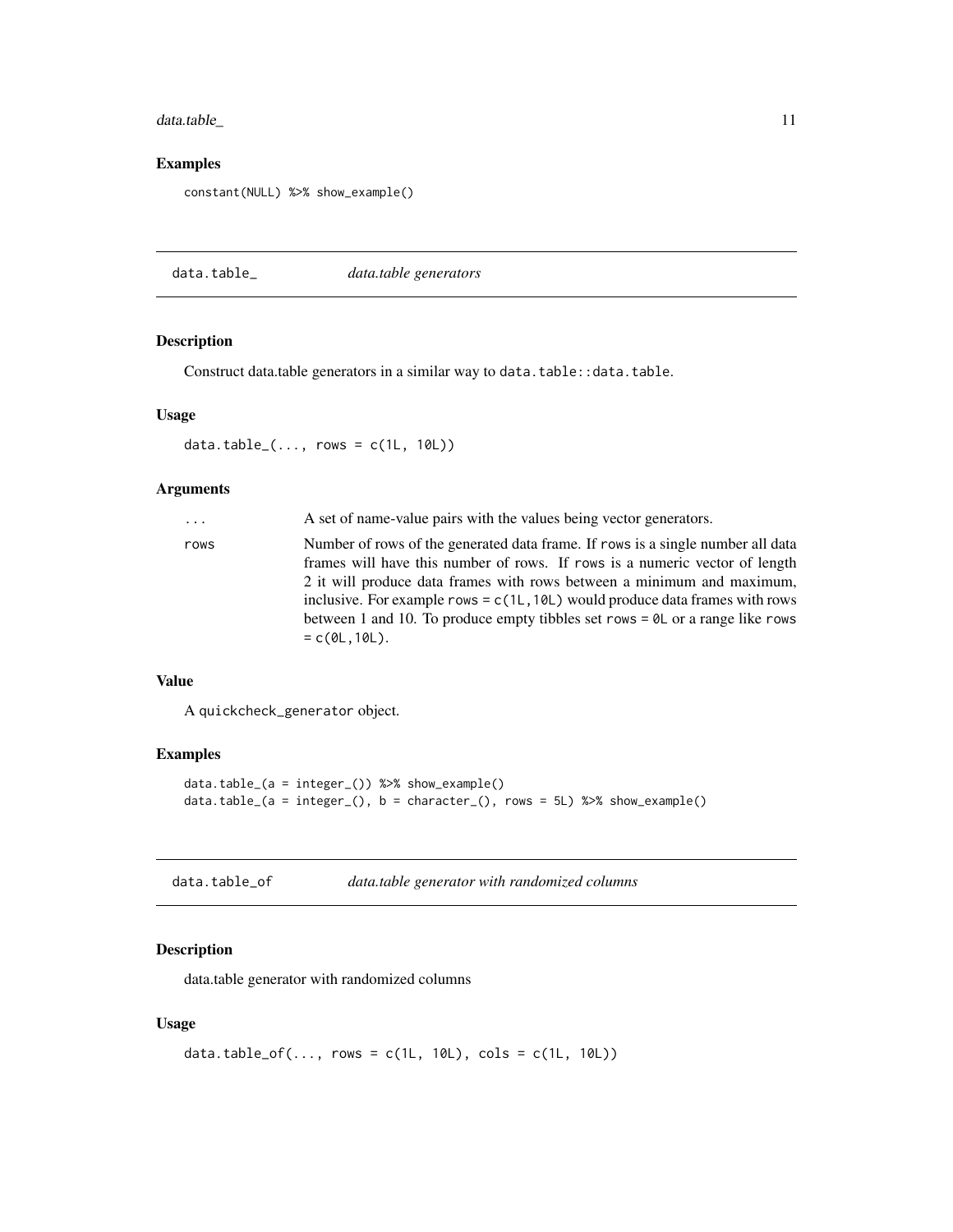#### <span id="page-11-0"></span>Arguments

| .    | A set of unnamed generators. The generated data tables will be built with ran-<br>dom combinations of these generators.                                                                                                                                                                                                                                                                                                                                                                                           |
|------|-------------------------------------------------------------------------------------------------------------------------------------------------------------------------------------------------------------------------------------------------------------------------------------------------------------------------------------------------------------------------------------------------------------------------------------------------------------------------------------------------------------------|
| rows | Number of rows of the generated data frame. If rows is a single number all data<br>frames will have this number of rows. If rows is a numeric vector of length<br>2 it will produce data frames with rows between a minimum and maximum,<br>inclusive. For example rows = $c(1L, 10L)$ would produce data frames with rows<br>between 1 and 10. To produce empty tibbles set rows $= \theta L$ or a range like rows<br>$= c(0L, 10L)$ .                                                                           |
| cols | Number of columns of the generated data frame. If cols is a single number<br>all data frames will have this number of columns. If cols is a numeric vec-<br>tor of length 2 it will produce data frames with columns between a minimum<br>and maximum, inclusive. For example $\text{cols} = c(1L, 10L)$ would produce data<br>frames with columns between 1 and 10. To produce empty tibbles set $\text{cols} = \text{OL}$<br>or a range like $\text{cols} = \text{c}(\emptyset \text{L}, 1\emptyset \text{L}).$ |

#### Value

A quickcheck\_generator object.

#### Examples

```
data.table_of(logical_(), date_()) %>% show_example()
data.table_of(any_atomic(), rows = 10L, cols = 5L) %>% show_example()
```
data\_frame\_ *Data frame generators*

#### Description

Construct data frame generators in a similar way to base: : data.frame.

#### Usage

```
data_frame( \ldots, \text{rows} = c(1L, 10L))
```
#### Arguments

| . | A set of name-value pairs with the values being vector generators. |  |  |
|---|--------------------------------------------------------------------|--|--|
|   |                                                                    |  |  |

rows Number of rows of the generated data frame. If rows is a single number all data frames will have this number of rows. If rows is a numeric vector of length 2 it will produce data frames with rows between a minimum and maximum, inclusive. For example rows =  $c(1L,10L)$  would produce data frames with rows between 1 and 10. To produce empty tibbles set rows = 0L or a range like rows  $= c(0L, 10L)$ .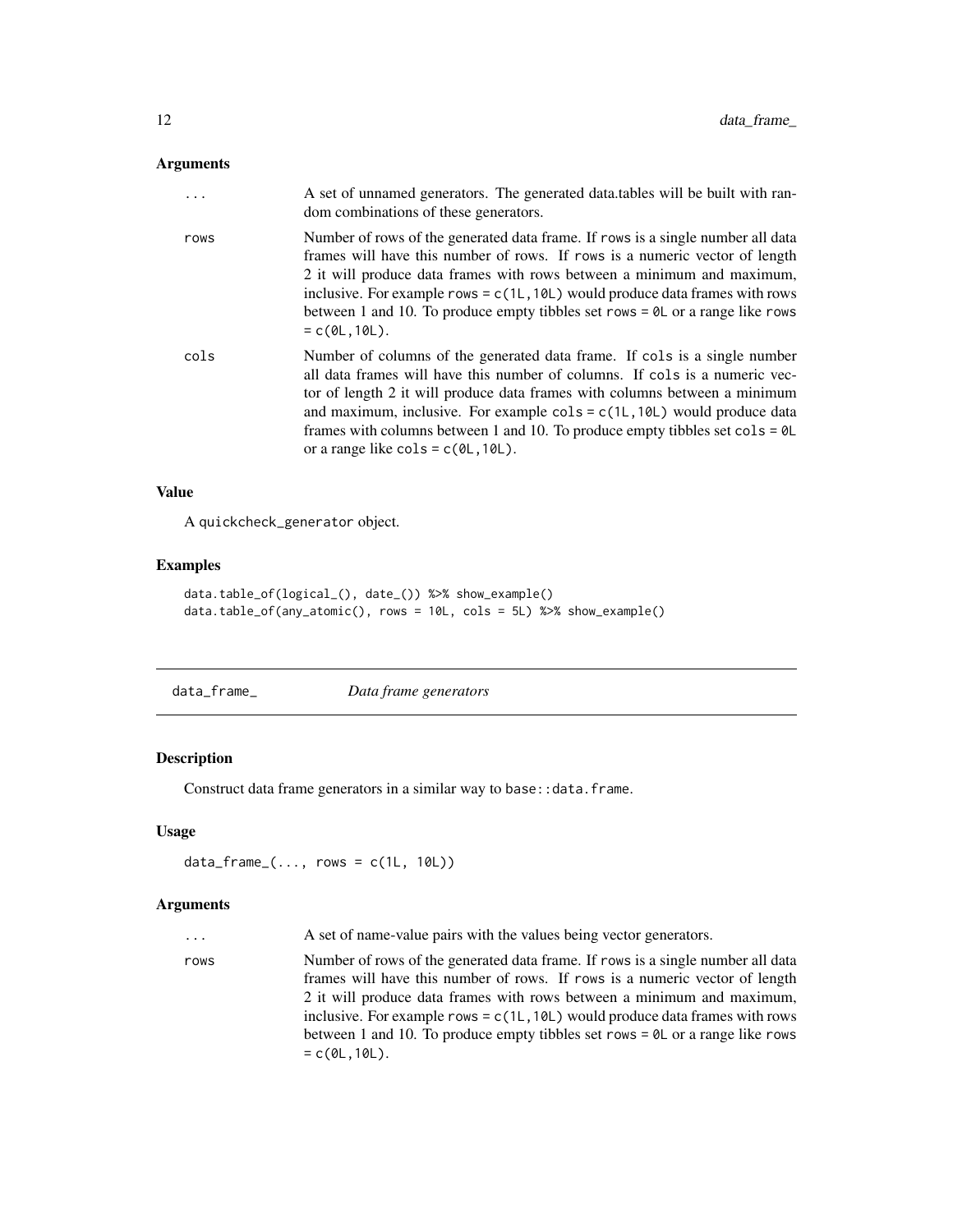# <span id="page-12-0"></span>data\_frame\_of 13

# Value

A quickcheck\_generator object.

# Examples

```
data_frame_(a = integer_()) %>% show_example()
data_frame_(a = integer_(), b = character_(), rows = 5L) %>% show_example()
```
data\_frame\_of *Data frame generator with randomized columns*

# Description

Data frame generator with randomized columns

#### Usage

```
data_frame_of(..., ~rows = c(1L, 10L), ~cols = c(1L, 10L))
```
#### Arguments

|      | A set of unnamed generators. The generated data frames will be built with<br>random combinations of these generators.                                                                                                                                                                                                                                                                                                                                                                                                          |
|------|--------------------------------------------------------------------------------------------------------------------------------------------------------------------------------------------------------------------------------------------------------------------------------------------------------------------------------------------------------------------------------------------------------------------------------------------------------------------------------------------------------------------------------|
| rows | Number of rows of the generated data frame. If rows is a single number all data<br>frames will have this number of rows. If rows is a numeric vector of length<br>2 it will produce data frames with rows between a minimum and maximum,<br>inclusive. For example rows = $c(1L, 10L)$ would produce data frames with rows<br>between 1 and 10. To produce empty tibbles set rows $= 0$ L or a range like rows<br>$= c(0L, 10L)$ .                                                                                             |
| cols | Number of columns of the generated data frame. If cols is a single number<br>all data frames will have this number of columns. If cols is a numeric vec-<br>tor of length 2 it will produce data frames with columns between a minimum<br>and maximum, inclusive. For example $\text{cols} = \text{c}(1\text{L}, 10\text{L})$ would produce data<br>frames with columns between 1 and 10. To produce empty tibbles set $\text{cols} = \text{OL}$<br>or a range like $\text{cols} = \text{c}(\emptyset \text{L}, 10 \text{L}).$ |

#### Value

A quickcheck\_generator object.

```
data_frame_of(logical_(), date_()) %>% show_example()
data_frame_of(any_atomic(), rows = 10L, cols = 5L) %>% show_example()
```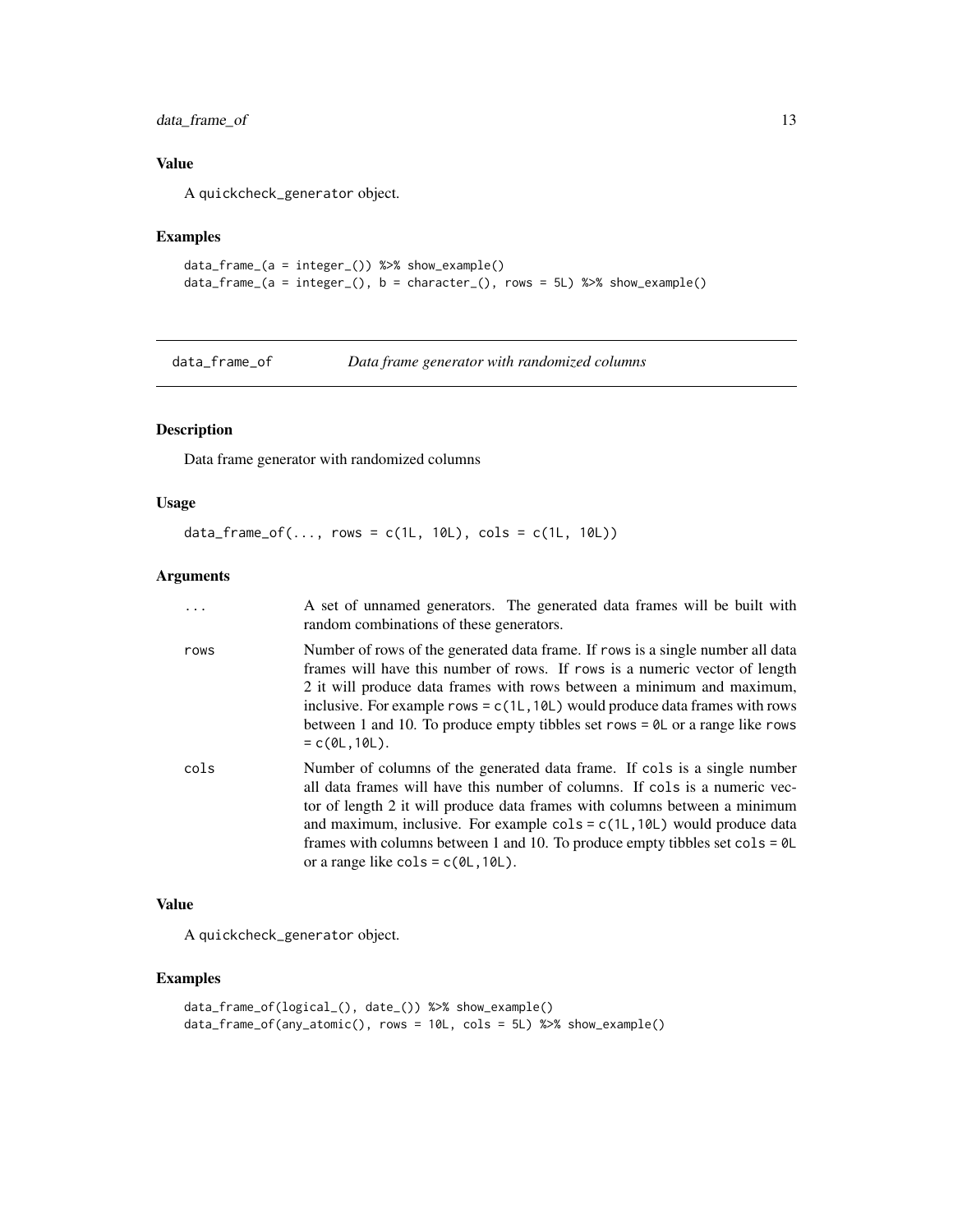<span id="page-13-0"></span>

A set of generators for date vectors.

#### Usage

```
date_{l}(len = c(1L, 10L), any_na = FALSE)date_bounded(left, right, len = c(1L, 10L), any_na = FALSE)
date_left_bounded(left, len = c(1L, 10L), any_na = FALSE)
date_right_bounded(right, len = c(1L, 10L), any_na = FALSE)
```
# Arguments

| len    | Length of the generated vectors. If len is a single number all vectors will<br>have this length. If len is a numeric vector of length 2 it will produce vectors<br>with lengths between a minimum and maximum, inclusive. For example len =<br>$c(1L, 10L)$ would produce vectors with lengths between 1 and 10. To produce<br>empty vectors set len = $\theta$ L or a range like len = $c(\theta L, 1\theta L)$ . |
|--------|--------------------------------------------------------------------------------------------------------------------------------------------------------------------------------------------------------------------------------------------------------------------------------------------------------------------------------------------------------------------------------------------------------------------|
| any_na | Whether NA values should be allowed.                                                                                                                                                                                                                                                                                                                                                                               |
| left   | The minimum possible value for generated numbers, inclusive.                                                                                                                                                                                                                                                                                                                                                       |
| right  | The maximum possible value for generated numbers, inclusive.                                                                                                                                                                                                                                                                                                                                                       |

# Value

A quickcheck\_generator object.

```
date_() %>% show_example()
date_bounded(
 left = as.Date("2020-01-01"),
  right = as.Date("2020-01-10")
) %>% show_example()
date_(len = 10L, any_na = TRUE) %>% show_example()
```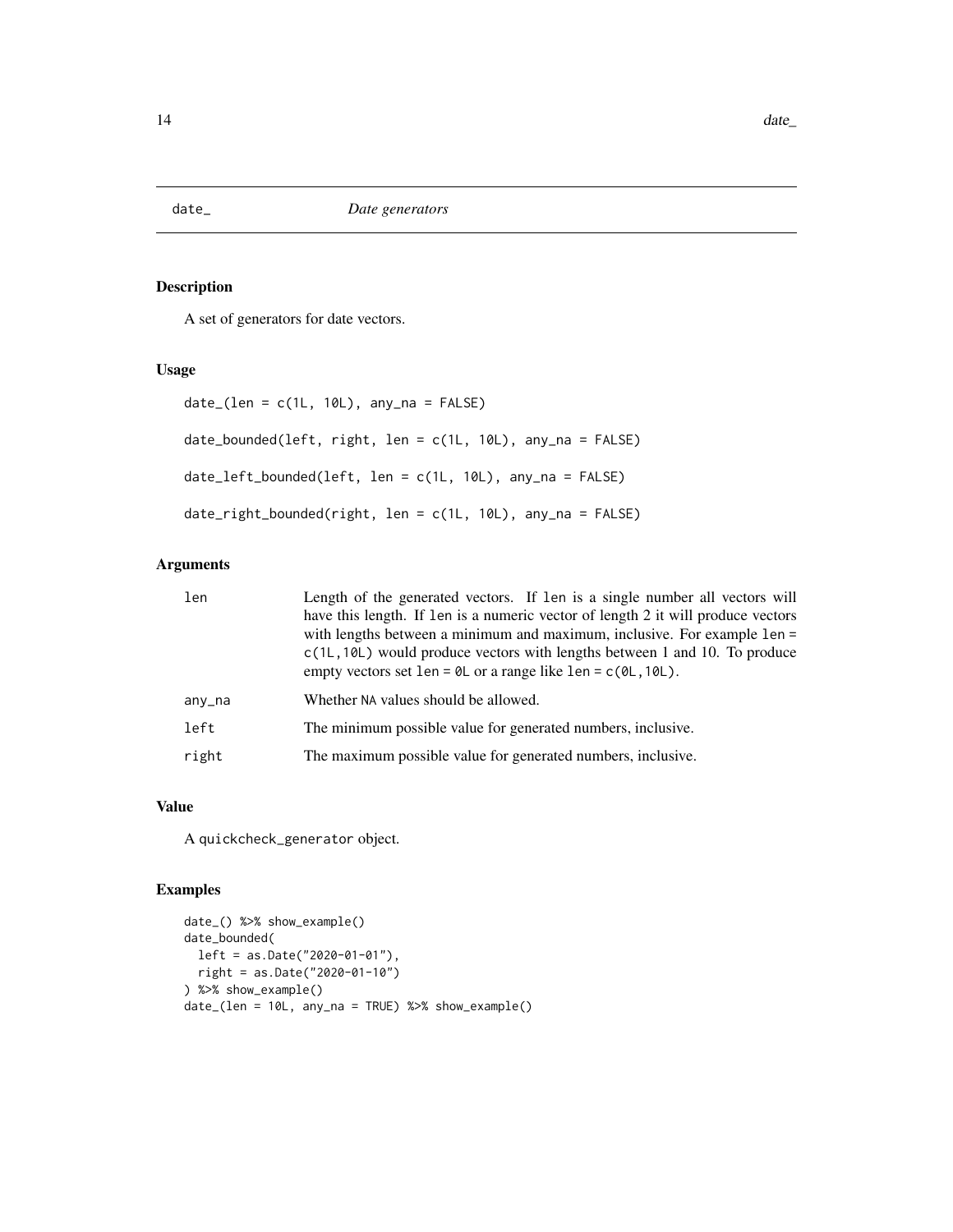<span id="page-14-0"></span>

A set of generators for double vectors.

# Usage

```
double_(
  len = c(1L, 10L),
  any\_na = FALSE,any_nan = FALSE,
  any_inf = FALSE,big\_db1 = FALSE)
double_bounded(
  left,
  right,
  len = c(1L, 10L),
  any_na = FALSE,
  any\_nan = FALSE,any_inf = FALSE
)
double_left_bounded(
  left,
  len = c(1L, 10L),
  any\_na = FALSE,any\_nan = FALSE,any_inf = FALSE,big\_db1 = FALSE\mathcal{L}double_right_bounded(
  right,
  len = c(1L, 10L),
  any\_na = FALSE,any\_nan = FALSE,any_inf = FALSE,
 big\_db1 = FALSE)
double_positive(
  len = c(1L, 10L),
  any\_na = FALSE,
```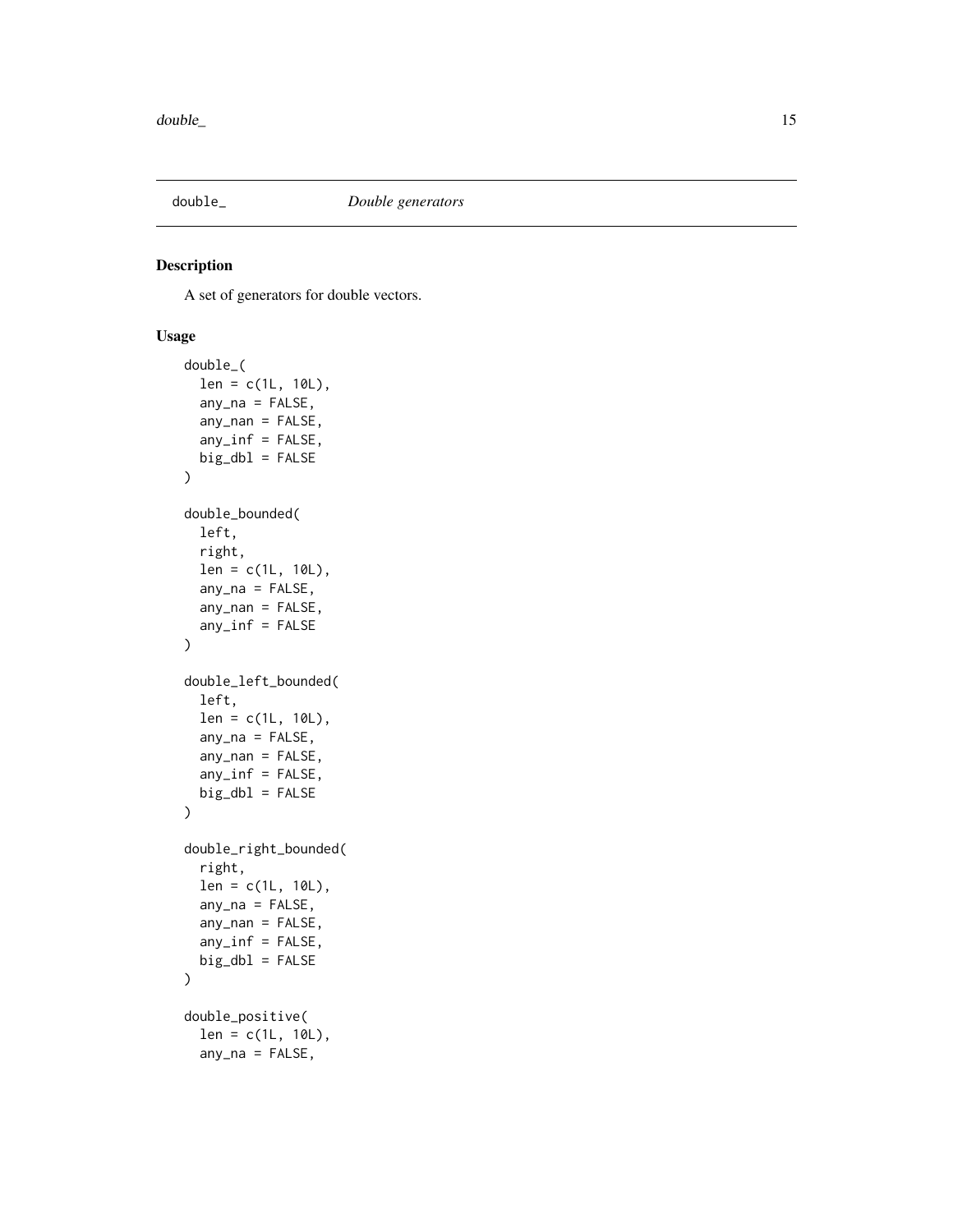16 double\_

```
any\_nan = FALSE,any_inf = FALSE,
 big\_db1 = FALSE\mathcal{L}double_negative(
  len = c(1L, 10L),
  any\_na = FALSE,any\_nan = FALSE,any_info = FALSE,big\_db1 = FALSE)
double_fractional(
  len = c(1L, 10L),
  any\_na = FALSE,any_nan = FALSE,
  any_inf = FALSE,
 big\_db1 = FALSE\mathcal{L}double_whole(
  len = c(1L, 10L),
  any\_na = FALSE,any_nan = FALSE,
  any_inf = FALSE,big\_db1 = FALSE\mathcal{L}
```
# Arguments

| Length of the generated vectors. If len is a single number all vectors will         |
|-------------------------------------------------------------------------------------|
| have this length. If len is a numeric vector of length 2 it will produce vectors    |
| with lengths between a minimum and maximum, inclusive. For example len =            |
| $c(1L, 10L)$ would produce vectors with lengths between 1 and 10. To produce        |
| empty vectors set len = $\theta$ L or a range like len = $c(\theta L, 1\theta L)$ . |
| Whether NA values should be allowed.                                                |
| Whether NaN values should be allowed.                                               |
| Whether Inf/-Inf values should be allowed.                                          |
| Should doubles near the maximum size be included? This may cause problems           |
| because if the result of a computation results in a double larger than the maxi-    |
| mum it will return Inf.                                                             |
| The minimum possible value for generated numbers, inclusive.                        |
| The maximum possible value for generated numbers, inclusive.                        |
|                                                                                     |

# Value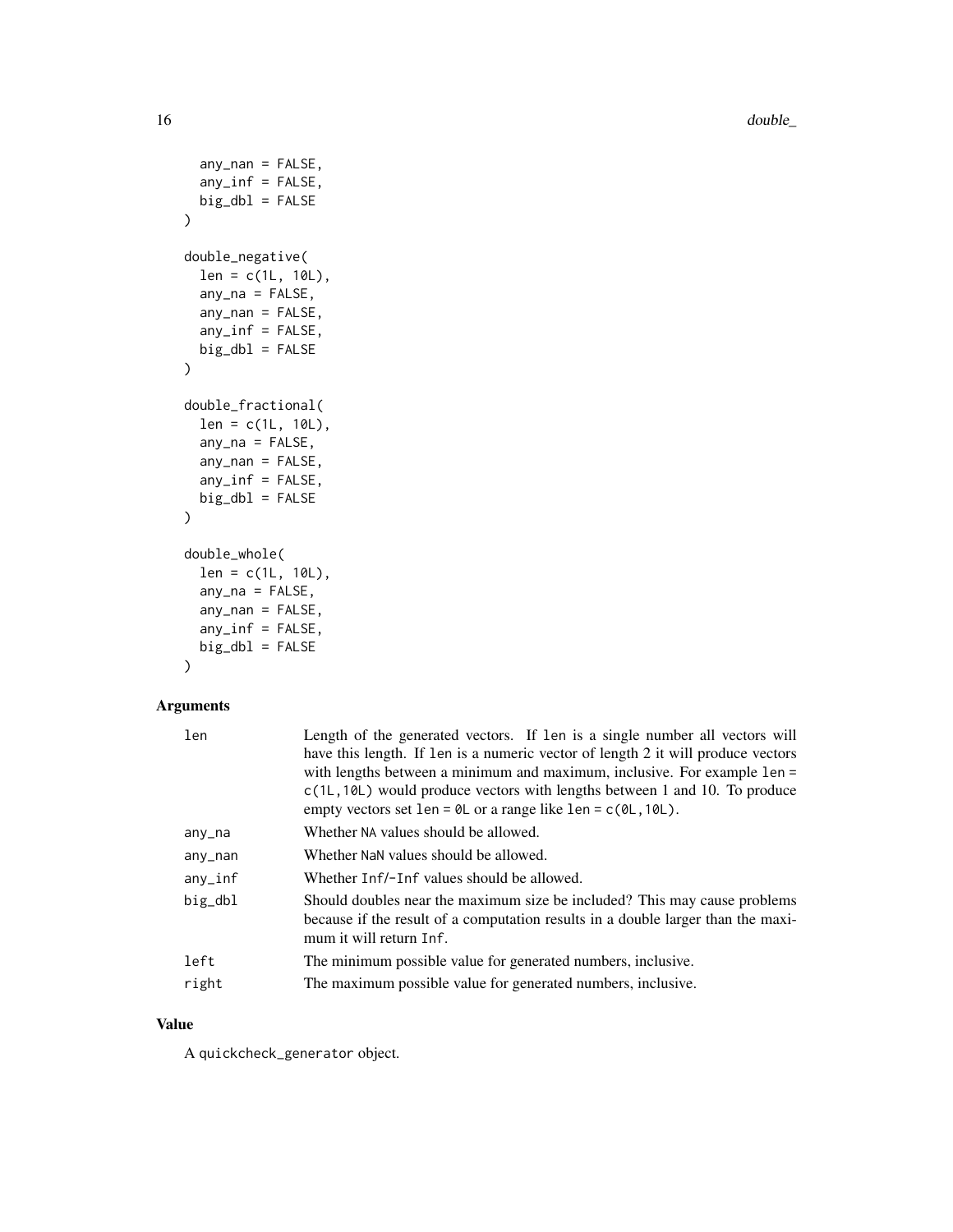# <span id="page-16-0"></span>equal\_length 17

# Examples

```
double_() %>% show_example()
double_(big_dbl = TRUE) %>% show_example()
double_bounded(left = -5, right = 5) %>% show_example()
double_(len = 10L, any_na = TRUE) %>% show_example()
double_(len = 10L, any_nan = TRUE, any_inf = TRUE) %>% show_example()
```
#### equal\_length *Equal length vector generator*

# Description

Generates equal length vectors contained in a list.

# Usage

equal\_length $(..., \text{ len} = c(1L, 10L))$ 

#### Arguments

| $\cdots$ | A set of named or unnamed vector generators.                                                                                                                                                                                                                                                                                                                                                                       |
|----------|--------------------------------------------------------------------------------------------------------------------------------------------------------------------------------------------------------------------------------------------------------------------------------------------------------------------------------------------------------------------------------------------------------------------|
| len      | Length of the generated vectors. If len is a single number all vectors will<br>have this length. If len is a numeric vector of length 2 it will produce vectors<br>with lengths between a minimum and maximum, inclusive. For example 1en =<br>$c(1L, 10L)$ would produce vectors with lengths between 1 and 10. To produce<br>empty vectors set len = $\theta$ L or a range like len = $c(\theta L, 1\theta L)$ . |

#### Value

A quickcheck\_generator object.

```
equal_length(integer_(), double_()) %>% show_example()
equal_length(a = logical_(), b = character_(), len = 5L) %>% show_example()
```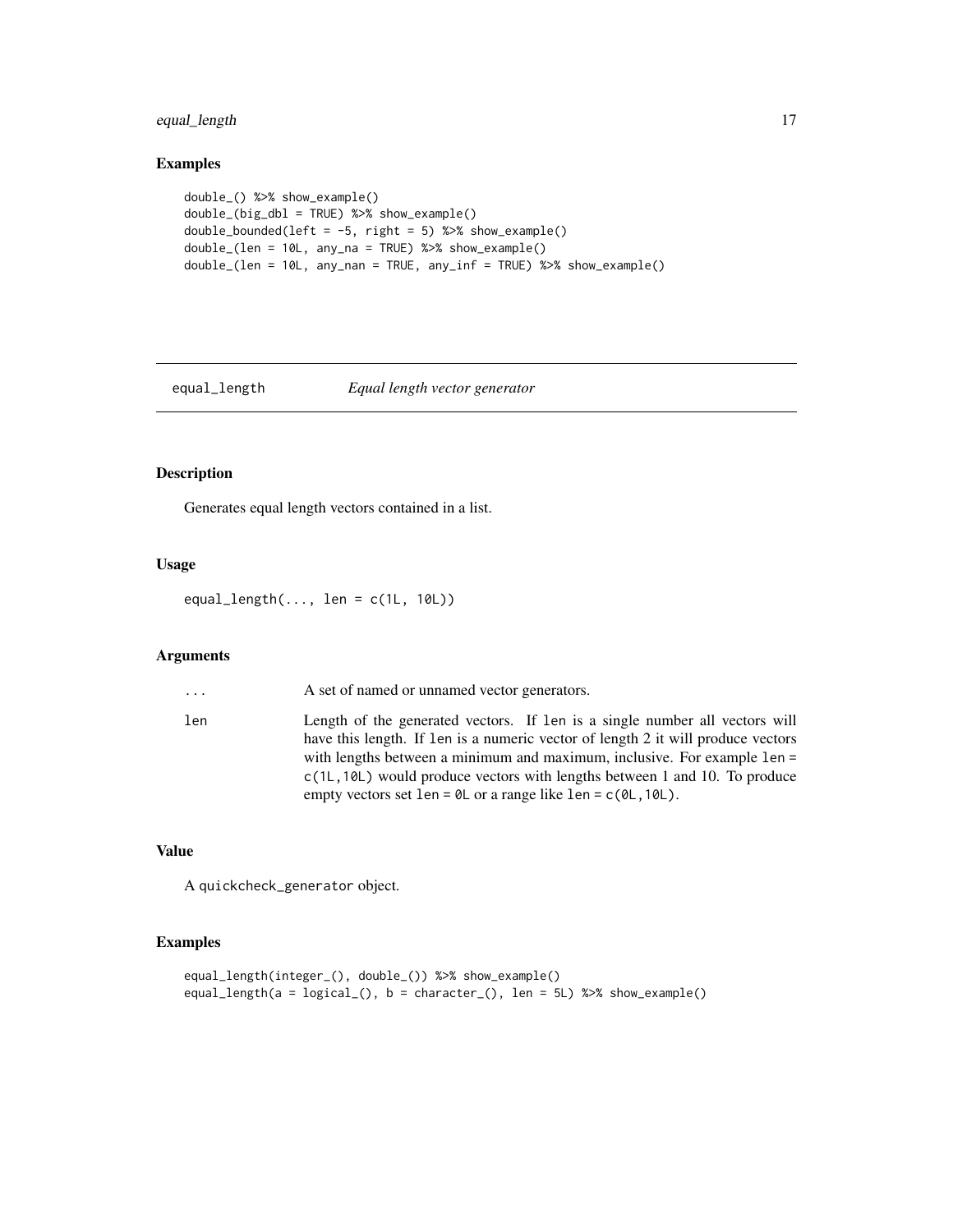<span id="page-17-0"></span>

A generator for factor vectors.

#### Usage

 $factor_{(len = c(1L, 10L), any_na = FALSE)}$ 

# Arguments

| len    | Length of the generated vectors. If len is a single number all vectors will         |
|--------|-------------------------------------------------------------------------------------|
|        | have this length. If len is a numeric vector of length 2 it will produce vectors    |
|        | with lengths between a minimum and maximum, inclusive. For example 1en =            |
|        | $c(1L, 10L)$ would produce vectors with lengths between 1 and 10. To produce        |
|        | empty vectors set len = $\theta$ L or a range like len = $c(\theta L, 1\theta L)$ . |
| any_na | Whether NA values should be allowed.                                                |

#### Value

A quickcheck\_generator object.

# Examples

```
factor_() %>% show_example()
factor_(len = 10L, any_na = TRUE) %>% show_example()
```
flat\_list\_of *Variable length flat list generator*

# Description

Generate flat lists with all values coming from a single generator. In a flat list all items will be scalars.

#### Usage

flat\_list\_of(generator, len = c(1L, 10L))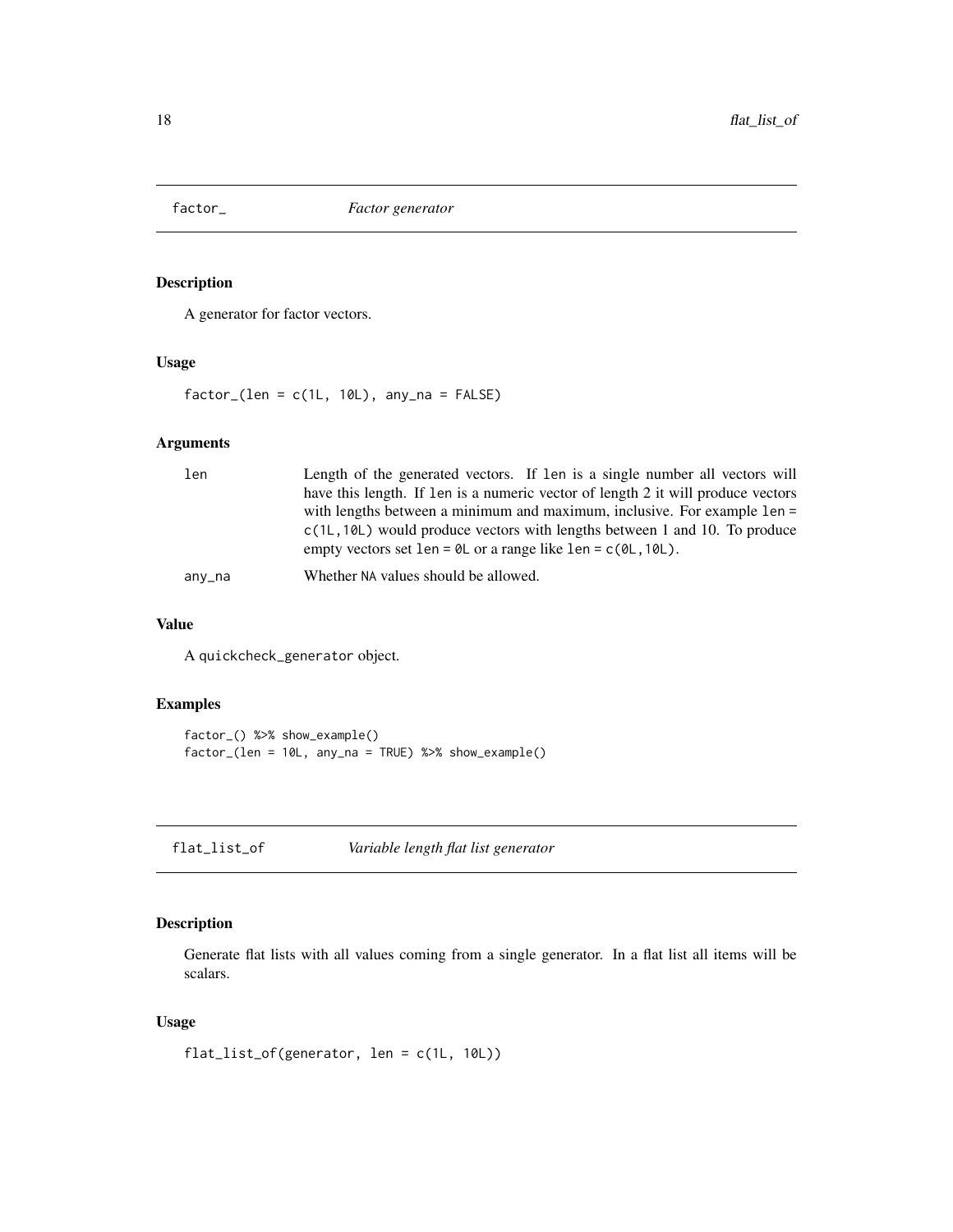#### <span id="page-18-0"></span>for all the same state of the state of the state of the state of the state of the state of the state of the state of the state of the state of the state of the state of the state of the state of the state of the state of t

# Arguments

| generator | A quickcheck_generator object.                                                                                                                                                                                                                                                                                                                                                                                     |
|-----------|--------------------------------------------------------------------------------------------------------------------------------------------------------------------------------------------------------------------------------------------------------------------------------------------------------------------------------------------------------------------------------------------------------------------|
| len       | Length of the generated vectors. If len is a single number all vectors will<br>have this length. If len is a numeric vector of length 2 it will produce vectors<br>with lengths between a minimum and maximum, inclusive. For example 1en =<br>$c(1L, 10L)$ would produce vectors with lengths between 1 and 10. To produce<br>empty vectors set len = $\theta$ L or a range like len = $c(\theta L, 1\theta L)$ . |

#### Value

A quickcheck\_generator object.

# Examples

flat\_list\_of(integer\_(), len = 10L) %>% show\_example()

# for\_all *Test properties of a function*

# Description

Test properties of a function

# Usage

```
for_all(
  ...,
 property,
 tests = getOption("quickcheck.tests", 100L),
 shrinks = getOption("quickcheck.shrinks", 100L),
 discards = getOption("quickcheck.discards", 100L)
)
```
# Arguments

| $\cdots$ | Named generators                                                                                                                                          |
|----------|-----------------------------------------------------------------------------------------------------------------------------------------------------------|
| property | A function which takes values from from the generator and calls an expectation<br>on it. This function must have parameters matching the generator names. |
| tests    | The number of tests to run.                                                                                                                               |
| shrinks  | The maximum number of shrinks to run when shrinking a value to find the small-<br>est counterexample.                                                     |
| discards | The maximum number of discards to permit when running the property.                                                                                       |

#### Value

A testthat expectation object.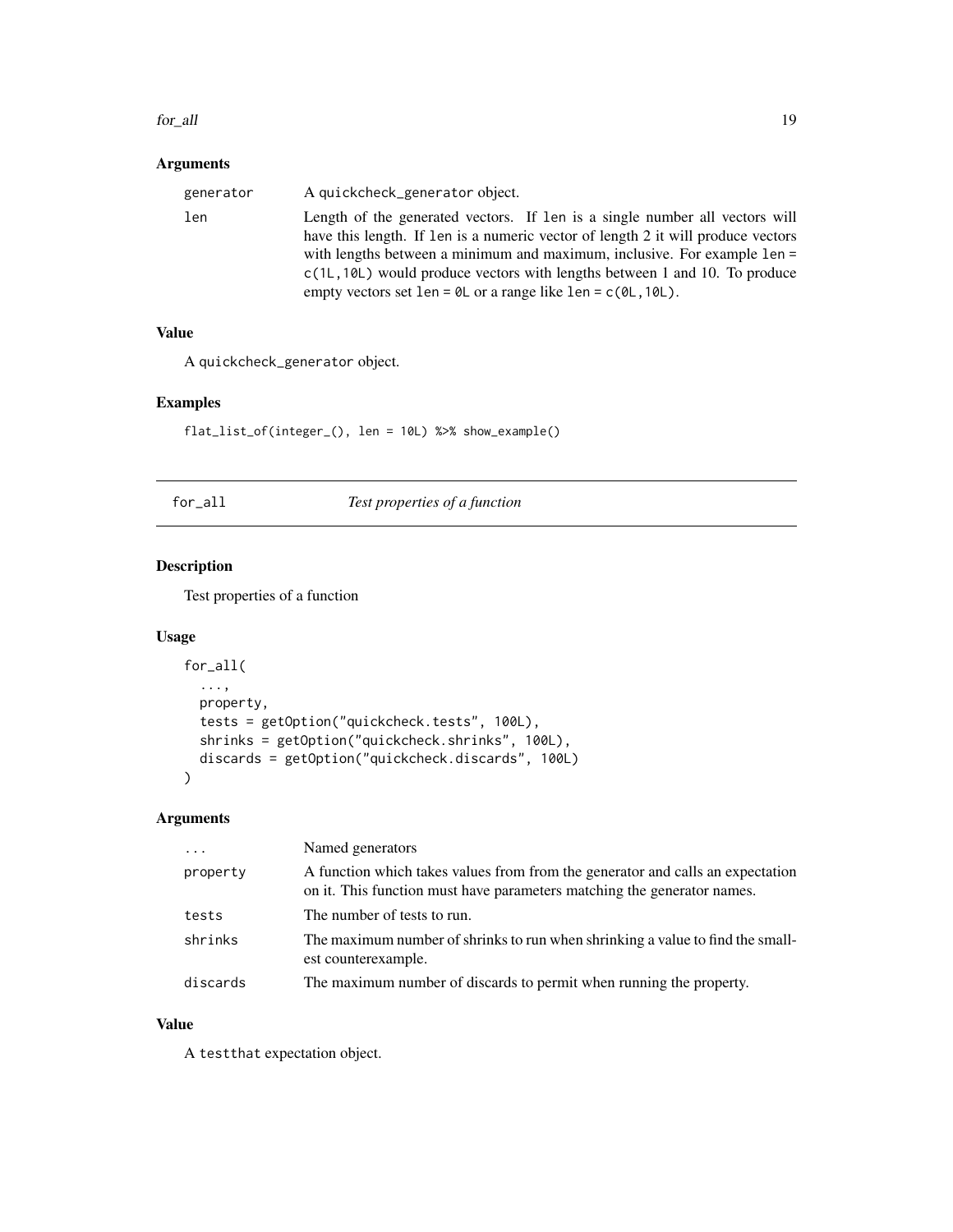# Examples

```
for_all(
  a = numeric_{\text{len}} = 1L),
  b = numeric_{\text{len}} = 1L),
  property = function(a, b) testthat::expect_equal(a + b, b + a)
\mathcal{L}
```
from\_hedgehog *Convert a hedgehog generator to a quickcheck generator*

# Description

Convert a hedgehog generator to a quickcheck generator

#### Usage

```
from_hedgehog(generator)
```
#### Arguments

generator A hedgehog.internal.gen object.

# Value

A quickcheck\_generator object.

```
is_even <-
 function(a) a %% 2L == \thetaL
gen_powers_of_two <-
 hedgehog::gen.element(1:10) %>% hedgehog::gen.with(function(a) 2 ^ a)
for_all(
 a = from_hedgehog(gen_powers_of_two),
 property = function(a) is_even(a) %>% testthat::expect_true()
)
```
<span id="page-19-0"></span>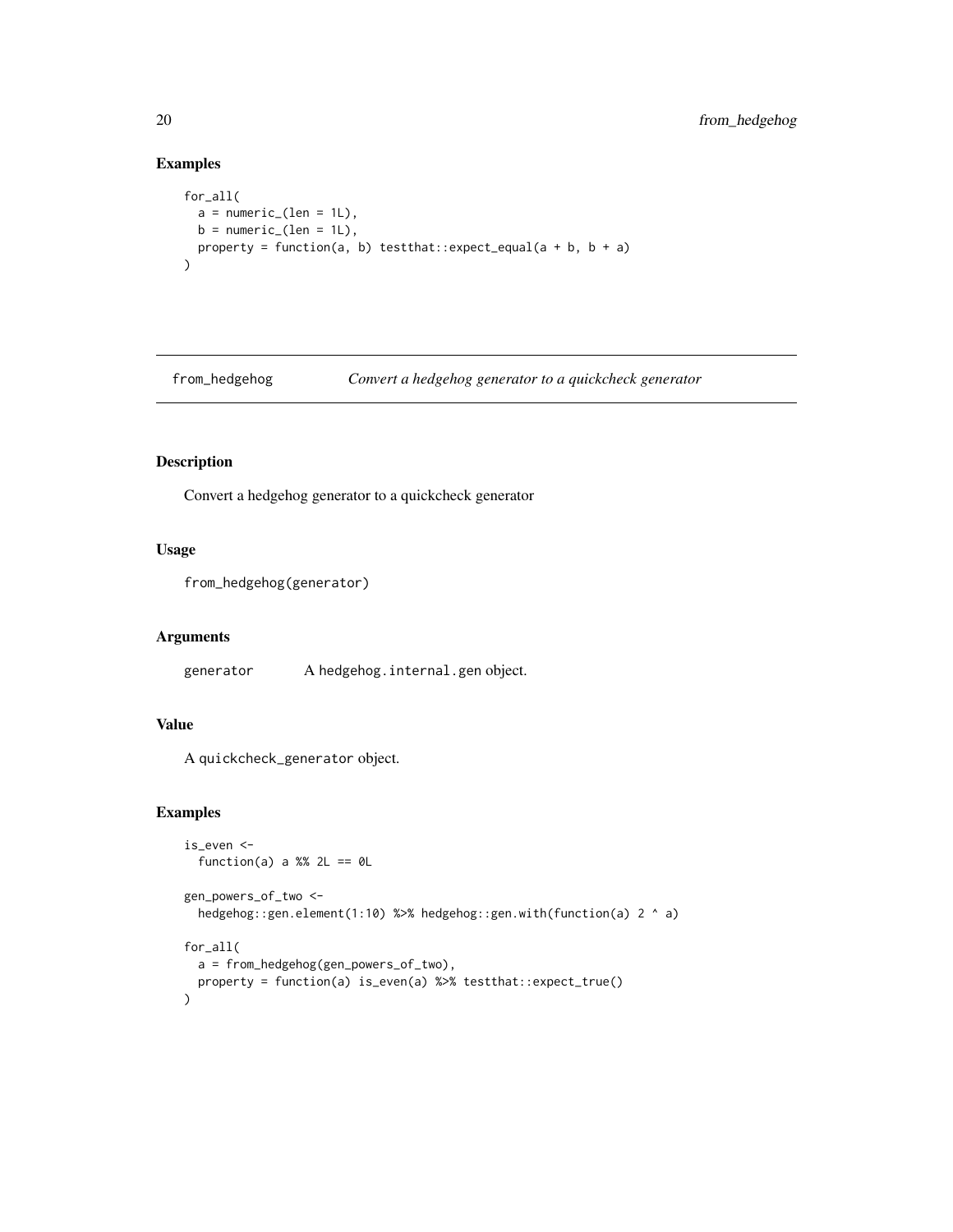<span id="page-20-0"></span> $h_{\rm rms}$  21

# Description

A set of generators for hms vectors.

#### Usage

```
hms_{1}(len = c(1L, 10L), any_na = FALSE)hms_bounded(left, right, len = c(1L, 10L), any_na = FALSE)
hms_left_bounded(left, len = c(1L, 10L), any_na = FALSE)
hms_right_bounded(right, len = c(1L, 10L), any_na = FALSE)
```
# Arguments

| len    | Length of the generated vectors. If len is a single number all vectors will<br>have this length. If len is a numeric vector of length 2 it will produce vectors<br>with lengths between a minimum and maximum, inclusive. For example len =<br>$c(1L, 10L)$ would produce vectors with lengths between 1 and 10. To produce<br>empty vectors set len = $\theta$ L or a range like len = $c(\theta L, 1\theta L)$ . |
|--------|--------------------------------------------------------------------------------------------------------------------------------------------------------------------------------------------------------------------------------------------------------------------------------------------------------------------------------------------------------------------------------------------------------------------|
| any_na | Whether NA values should be allowed.                                                                                                                                                                                                                                                                                                                                                                               |
| left   | The minimum possible value for generated numbers, inclusive.                                                                                                                                                                                                                                                                                                                                                       |
| right  | The maximum possible value for generated numbers, inclusive.                                                                                                                                                                                                                                                                                                                                                       |

# Value

A quickcheck\_generator object.

```
hms_() %>% show_example()
hms_bounded(
 left = hms::as_hms("00:00:00"),
  right = hms::as_hms("12:00:00")
) %>% show_example()
hms_(len = 10L, any_na = TRUE) %>% show_example()
```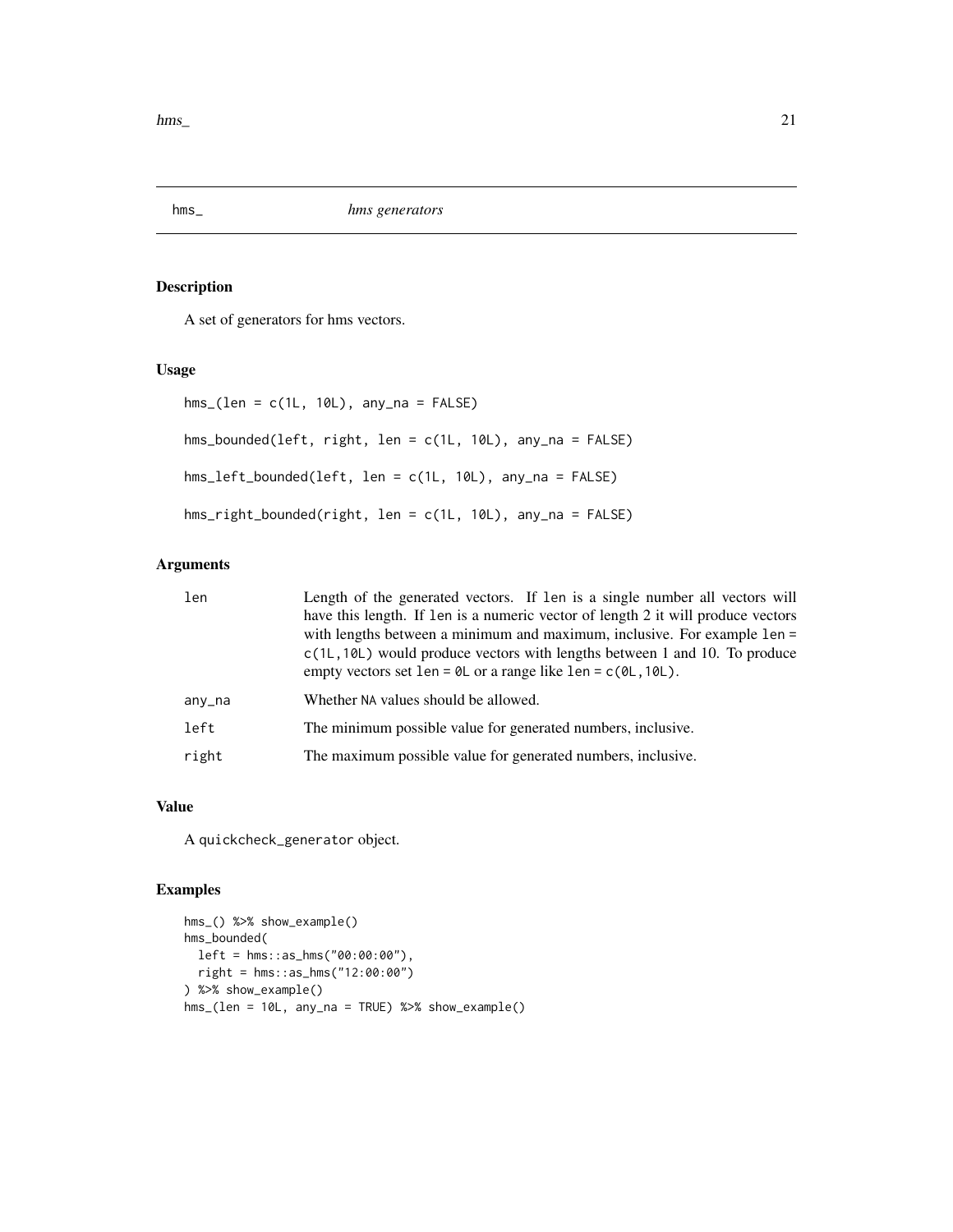<span id="page-21-0"></span>

A set of generators for integer vectors.

#### Usage

```
integer_(len = c(1L, 10L), any_na = FALSE, big_int = FALSE)
integer_bounded(left, right, len = c(1L, 10L), any_na = FALSE)
integer_left_bounded(left, len = c(1L, 10L), any_na = FALSE, big_int = FALSE)
integer_right_bounded(right, len = c(1L, 10L), any_na = FALSE, big_int = FALSE)
integer_positive(len = c(1L, 10L), any_na = FALSE, big_int = FALSE)
integer_negative(len = c(1L, 10L), any_na = FALSE, big_int = FALSE)
```
#### Arguments

| len     | Length of the generated vectors. If len is a single number all vectors will<br>have this length. If len is a numeric vector of length 2 it will produce vectors<br>with lengths between a minimum and maximum, inclusive. For example len =<br>$c(1L, 10L)$ would produce vectors with lengths between 1 and 10. To produce<br>empty vectors set len = $\theta$ L or a range like len = $c(\theta L, 1\theta L)$ . |
|---------|--------------------------------------------------------------------------------------------------------------------------------------------------------------------------------------------------------------------------------------------------------------------------------------------------------------------------------------------------------------------------------------------------------------------|
| any_na  | Whether NA values should be allowed.                                                                                                                                                                                                                                                                                                                                                                               |
| big_int | Should integers near the maximum size be included? This may cause problems<br>because if the result of a computation results in an integer larger than the maxi-<br>mum it will be silently coerced it to a double.                                                                                                                                                                                                |
| left    | The minimum possible value for generated numbers, inclusive.                                                                                                                                                                                                                                                                                                                                                       |
| right   | The maximum possible value for generated numbers, inclusive.                                                                                                                                                                                                                                                                                                                                                       |
|         |                                                                                                                                                                                                                                                                                                                                                                                                                    |

#### Value

A quickcheck\_generator object.

```
integer_() %>% show_example()
integer_(big_int = TRUE) %>% show_example()
integer_bounded(left = -5L, right = 5L) %>% show_example()
integer_(len = 10L, any_na = TRUE) %>% show_example()
```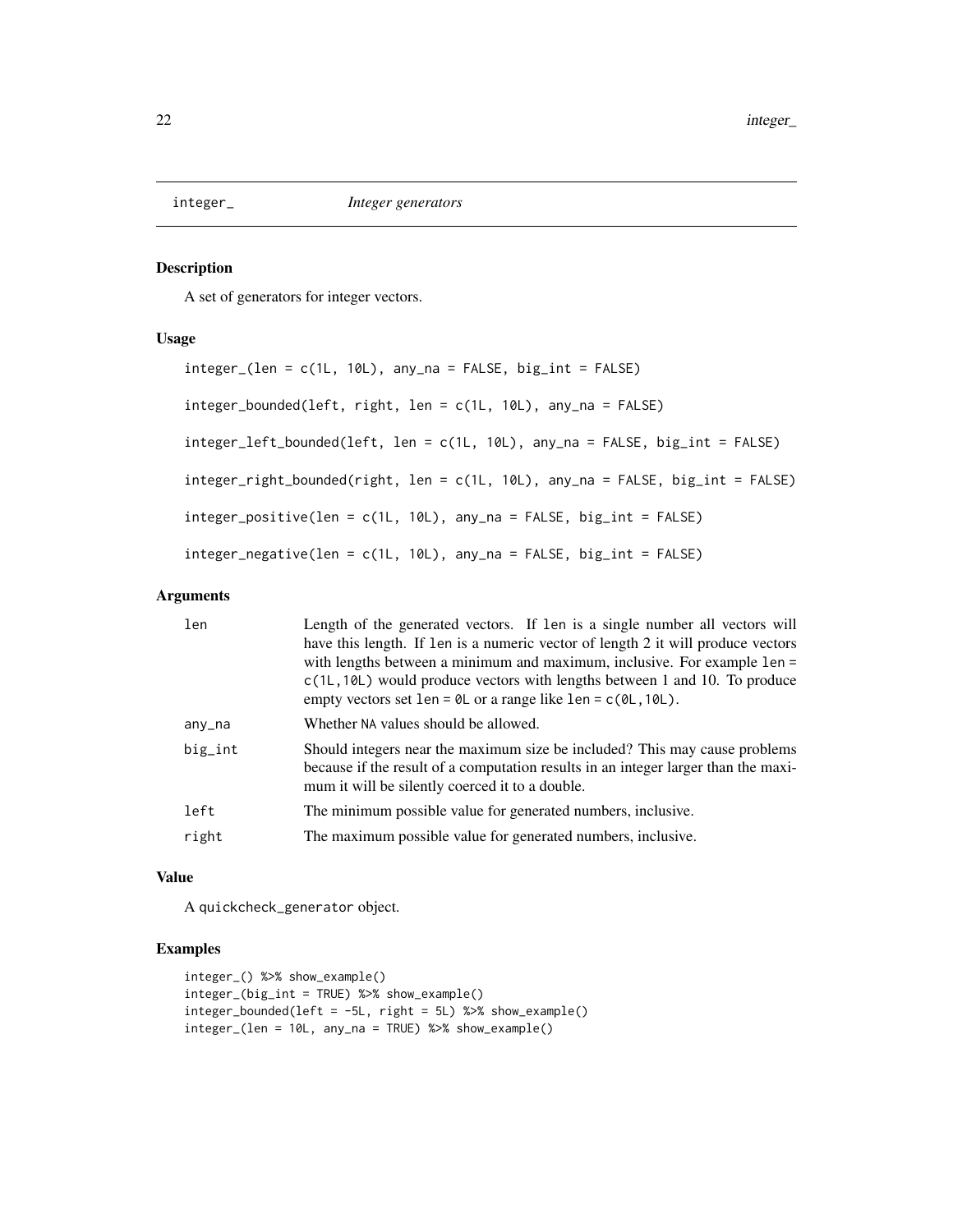<span id="page-22-0"></span>

Generate lists with contents corresponding to the values generated by the input generators.

# Usage

 $list_-(\ldots)$ 

# Arguments

... A set of named or unnamed generators.

# Value

A quickcheck\_generator object.

#### Examples

```
list_(integer_(), logical_()) %>% show_example()
list_{a} = any\_vector(), b = any\_vector() %>% show_example()
```
list\_of *Variable length list generator*

# Description

Generate lists with all values coming from a single generator.

# Usage

```
list_of(generator, len = c(1L, 10L))
```
# Arguments

| generator | A quickcheck_generator object.                                                      |
|-----------|-------------------------------------------------------------------------------------|
| len       | Length of the generated vectors. If len is a single number all vectors will         |
|           | have this length. If len is a numeric vector of length 2 it will produce vectors    |
|           | with lengths between a minimum and maximum, inclusive. For example len =            |
|           | $c(1L, 10L)$ would produce vectors with lengths between 1 and 10. To produce        |
|           | empty vectors set len = $\theta$ L or a range like len = $c(\theta L, 1\theta L)$ . |

#### Value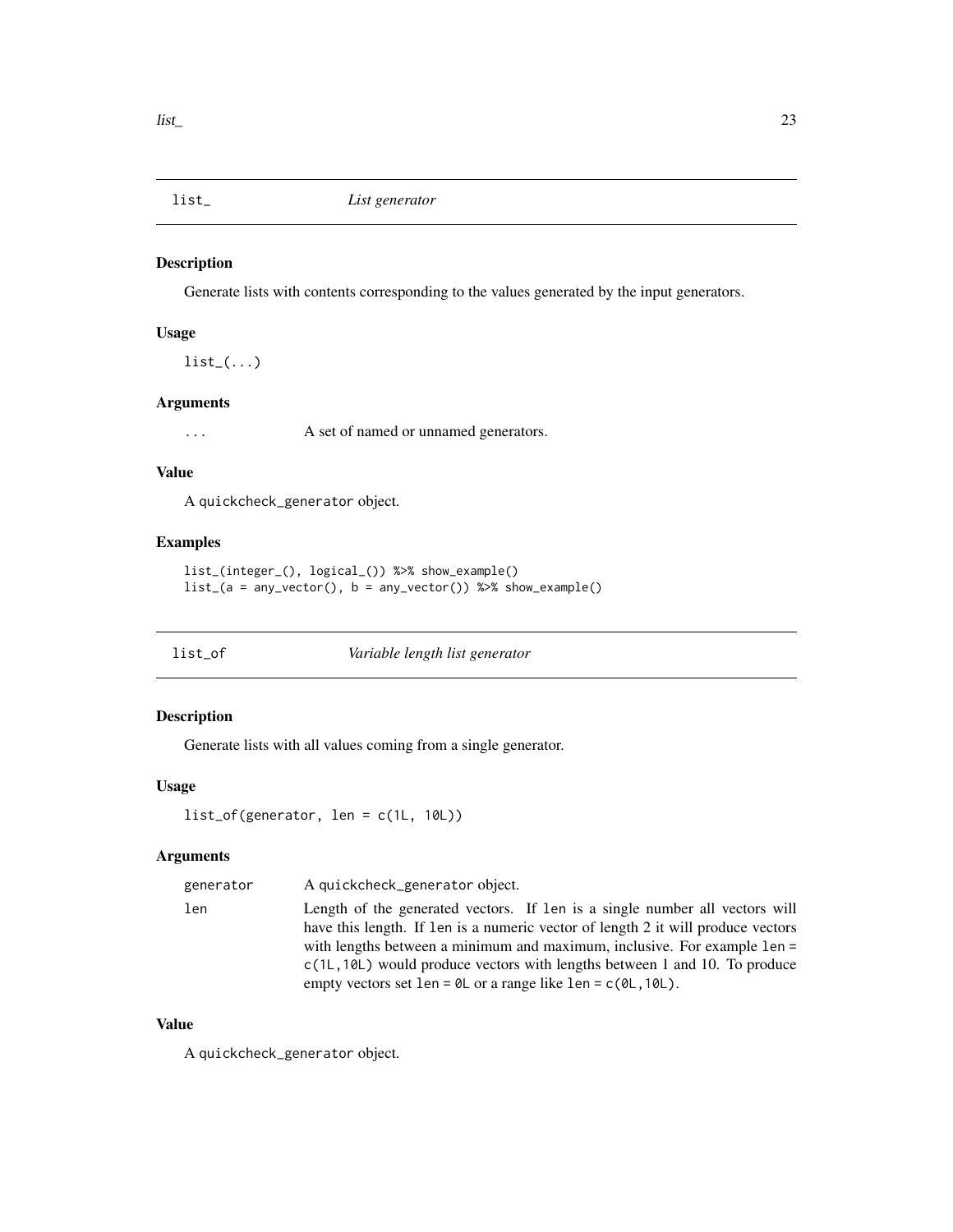24 numeric\_

#### Examples

list\_of(integer\_(), len = 10L) %>% show\_example()

logical\_ *Logical generator*

# Description

A generator for logical vectors.

#### Usage

logical\_(len = c(1L, 10L), any\_na = FALSE)

#### Arguments

| len    | Length of the generated vectors. If len is a single number all vectors will                                                                                         |
|--------|---------------------------------------------------------------------------------------------------------------------------------------------------------------------|
|        | have this length. If len is a numeric vector of length 2 it will produce vectors                                                                                    |
|        | with lengths between a minimum and maximum, inclusive. For example 1en =                                                                                            |
|        | $c(1L, 10L)$ would produce vectors with lengths between 1 and 10. To produce<br>empty vectors set len = $\theta$ L or a range like len = $c(\theta L, 1\theta L)$ . |
| any_na | Whether NA values should be allowed.                                                                                                                                |

#### Value

A quickcheck\_generator object.

# Examples

```
logical_() %>% show_example()
logical_(len = 10L, any_na = TRUE) %>% show_example()
```
numeric\_ *Numeric generators*

# Description

A set of generators for numeric vectors. Numeric vectors can be either integer or double vectors.

<span id="page-23-0"></span>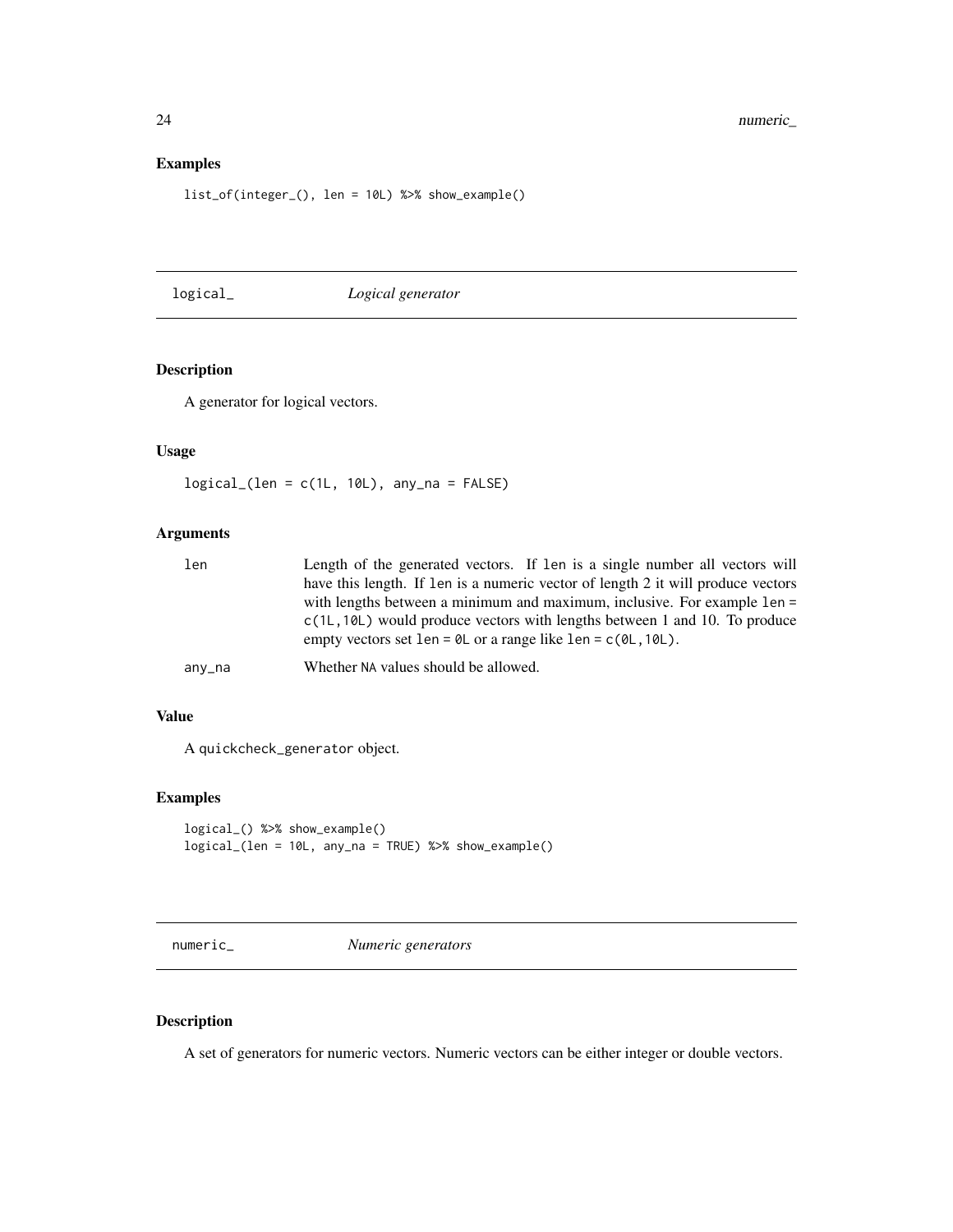<span id="page-24-0"></span>one\_of 25

# Usage

```
numeric_(len = c(1L, 10L), any_na = FALSE, big_num = FALSE)
numeric_bounded(left, right, len = c(1L, 10L), any_na = FALSE)
numeric_left_bounded(left, len = c(1L, 10L), any_na = FALSE, big_num = FALSE)
numeric_right_bounded(right, len = c(1L, 10L), any_na = FALSE, big_num = FALSE)
numeric_positive(len = c(1L, 10L), any_na = FALSE, big_num = FALSE)
numeric_negative(len = c(1L, 10L), any_na = FALSE, big_num = FALSE)
```
#### Arguments

| len     | Length of the generated vectors. If len is a single number all vectors will<br>have this length. If len is a numeric vector of length 2 it will produce vectors<br>with lengths between a minimum and maximum, inclusive. For example len =<br>$c(1L, 10L)$ would produce vectors with lengths between 1 and 10. To produce<br>empty vectors set len = $\theta$ L or a range like len = $c(\theta L, 1\theta L)$ . |
|---------|--------------------------------------------------------------------------------------------------------------------------------------------------------------------------------------------------------------------------------------------------------------------------------------------------------------------------------------------------------------------------------------------------------------------|
| any_na  | Whether NA values should be allowed.                                                                                                                                                                                                                                                                                                                                                                               |
| $big_n$ | Should integers or doubles near the maximum size be included? This may cause<br>problems because if the result of a computation results in a number larger than<br>the maximum an integer will be silently coerced to a double and a double will<br>return Inf.                                                                                                                                                    |
| left    | The minimum possible value for generated numbers, inclusive.                                                                                                                                                                                                                                                                                                                                                       |
| right   | The maximum possible value for generated numbers, inclusive.                                                                                                                                                                                                                                                                                                                                                       |
|         |                                                                                                                                                                                                                                                                                                                                                                                                                    |

# Value

A quickcheck\_generator object.

#### Examples

```
numeric_() %>% show_example()
numeric_(big_num = TRUE) %>% show_example()
numeric_bounded(left = -5L, right = 5L) %>% show_example()
numeric_(len = 10L, any_na = TRUE) %>% show_example()
```
one\_of *Randomly choose between generators*

#### Description

Randomly choose between generators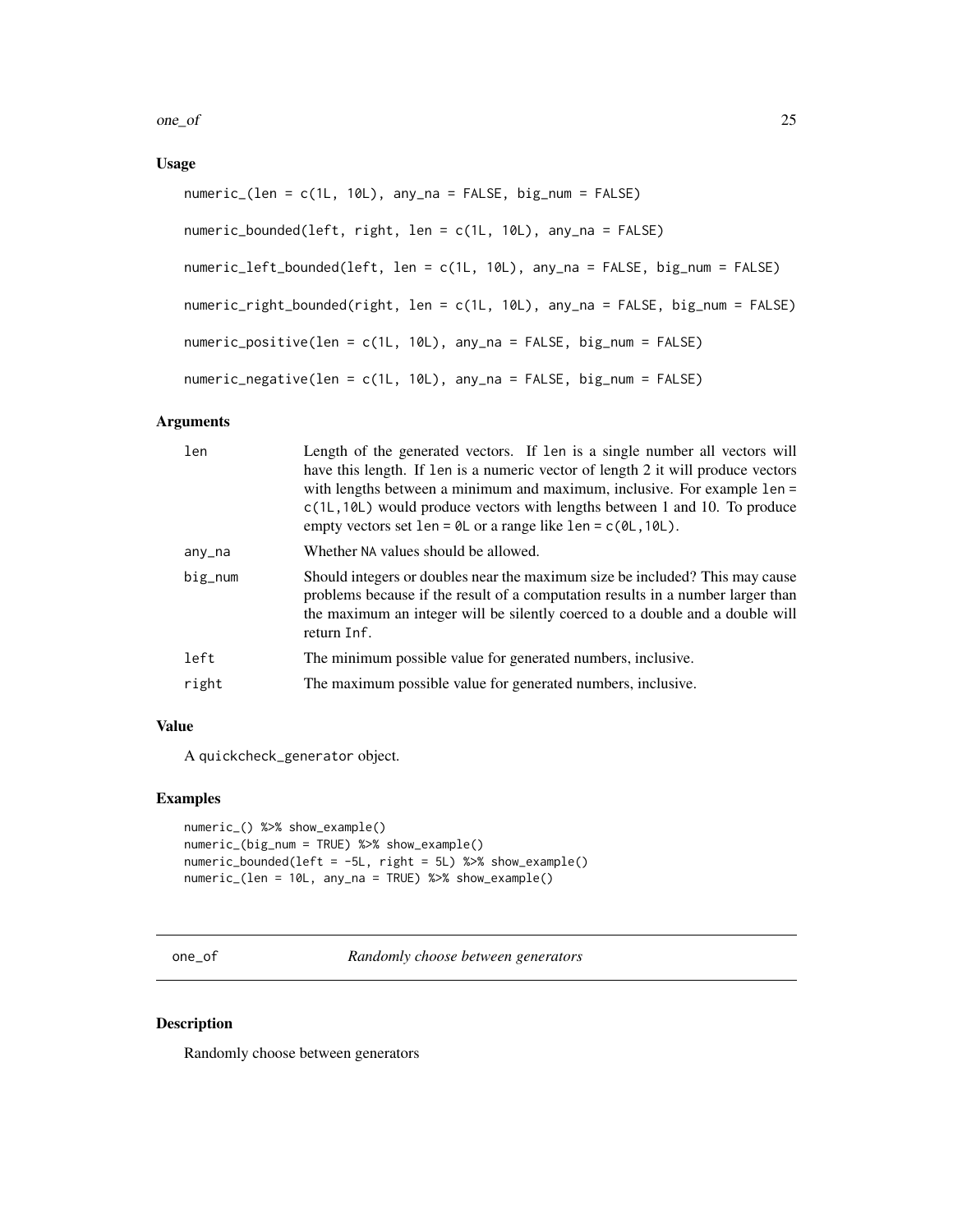#### Usage

 $one_of(..., prob = NULL)$ 

#### Arguments

| $\cdot$ $\cdot$ $\cdot$ | A set of unnamed generators.                                                               |
|-------------------------|--------------------------------------------------------------------------------------------|
| prob                    | A vector of probability weights for obtaining the elements of the vector being<br>sampled. |

# Value

A quickcheck\_generator object.

#### Examples

```
one_of(integer_(), character_()) %>% show_example()
one_of(constant(NULL), logical_(), prob = c(0.1, 0.9)) %>% show_example()
```
posixct\_ *POSIXct generators*

#### Description

A set of generators for POSIXct vectors.

#### Usage

posixct\_(len = c(1L, 10L), any\_na = FALSE) posixct\_bounded(left, right, len = c(1L, 10L), any\_na = FALSE) posixct\_left\_bounded(left, len = c(1L, 10L), any\_na = FALSE) posixct\_right\_bounded(right, len = c(1L, 10L), any\_na = FALSE)

# Arguments

| len    | Length of the generated vectors. If len is a single number all vectors will<br>have this length. If len is a numeric vector of length 2 it will produce vectors<br>with lengths between a minimum and maximum, inclusive. For example len =<br>$c(1L, 10L)$ would produce vectors with lengths between 1 and 10. To produce<br>empty vectors set len = $\theta$ L or a range like len = $c(\theta L, 1\theta L)$ . |
|--------|--------------------------------------------------------------------------------------------------------------------------------------------------------------------------------------------------------------------------------------------------------------------------------------------------------------------------------------------------------------------------------------------------------------------|
| any_na | Whether NA values should be allowed.                                                                                                                                                                                                                                                                                                                                                                               |
| left   | The minimum possible value for generated numbers, inclusive.                                                                                                                                                                                                                                                                                                                                                       |
| right  | The maximum possible value for generated numbers, inclusive.                                                                                                                                                                                                                                                                                                                                                       |

<span id="page-25-0"></span>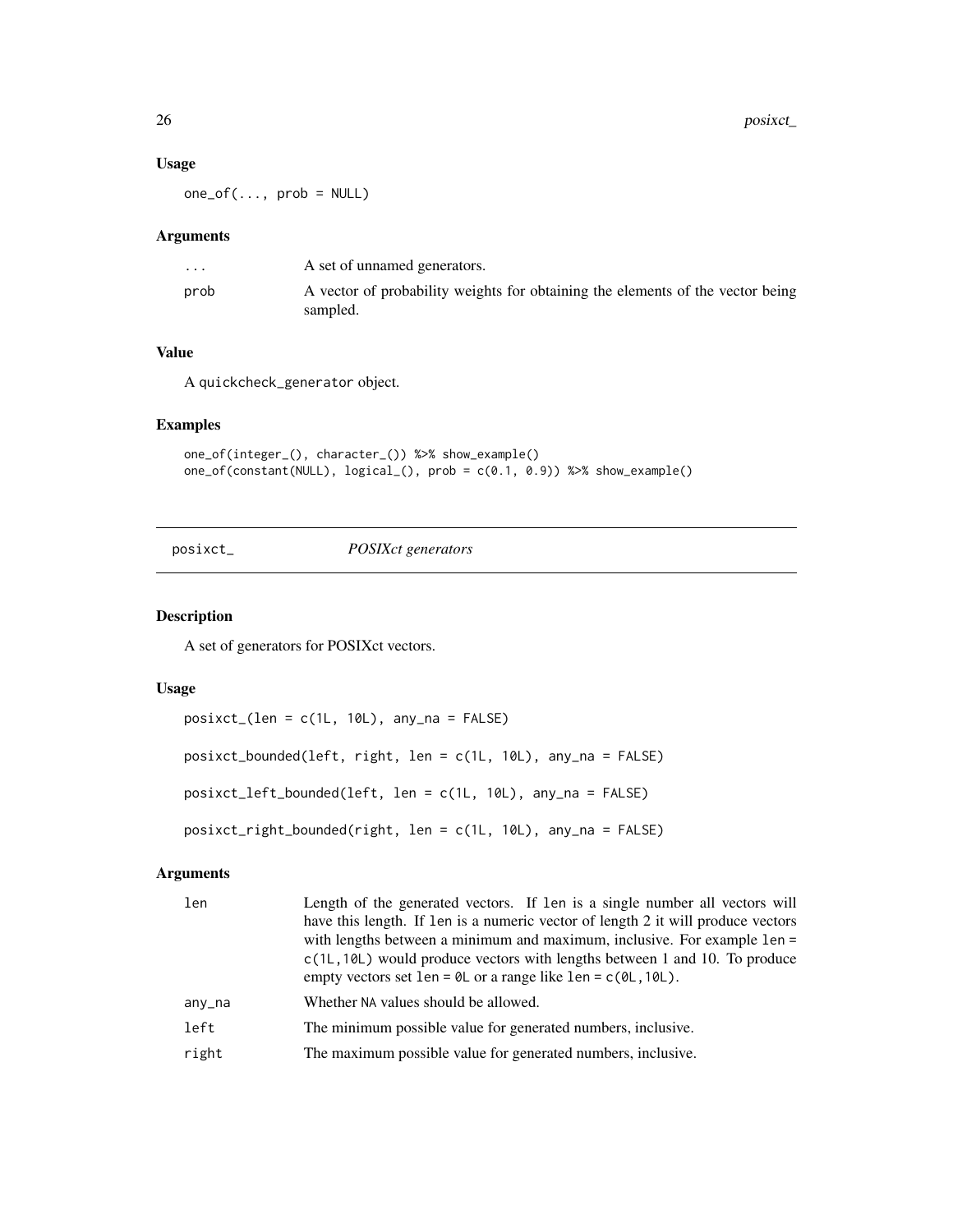# <span id="page-26-0"></span>repeat\_test 27

# Value

A quickcheck\_generator object.

#### Examples

```
posixct_() %>% show_example()
posixct_bounded(
 left = as.POSIXct("2020-01-01 00:00:00"),
 right = as.POSIXct("2021-01-01 00:00:00")
) %>% show_example()
posixct_(len = 10L, any_na = TRUE) %>% show_example()
```
# repeat\_test *Repeatedly test properties of a function*

# Description

Repeatedly test properties of a function

#### Usage

```
repeat_test(property, tests = getOption("quickcheck.tests", 100L))
```
#### Arguments

| property | A function with no parameters which includes an expectation. |
|----------|--------------------------------------------------------------|
| tests    | The number of tests to run.                                  |

#### Value

A testthat expectation object.

```
repeat_test(
  property = function() {
   num \le stats:: runif(1, min = 0, max = 10)
   testthat::expect_true(num >= 0 && num <= 10)
  }
)
```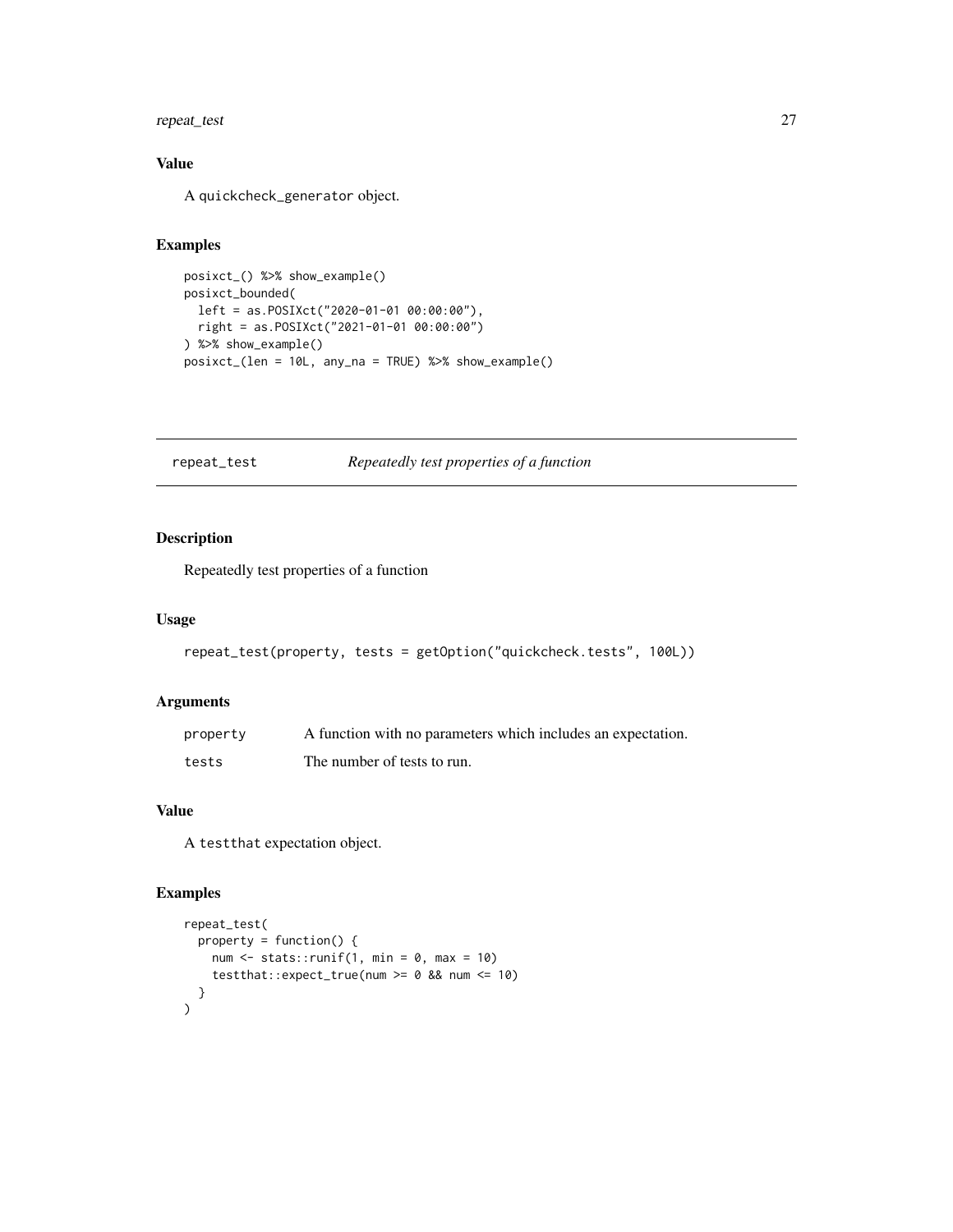<span id="page-27-0"></span>

Show an example output of a generator

#### Usage

show\_example(generator)

#### Arguments

generator A quickcheck\_generator object.

#### Value

An example output produced by the generator.

#### Examples

logical\_() %>% show\_example()

tibble\_ *Tibble generators*

#### Description

Construct tibble generators in a similar way to tibble::tibble.

#### Usage

 $tibble_{-}(\ldots, rows = c(1L, 10L))$ 

#### Arguments

... A set of name-value pairs with the values being vector generators.

rows Number of rows of the generated data frame. If rows is a single number all data frames will have this number of rows. If rows is a numeric vector of length 2 it will produce data frames with rows between a minimum and maximum, inclusive. For example rows =  $c(1L,10L)$  would produce data frames with rows between 1 and 10. To produce empty tibbles set rows = 0L or a range like rows  $= c(0L, 10L).$ 

#### Value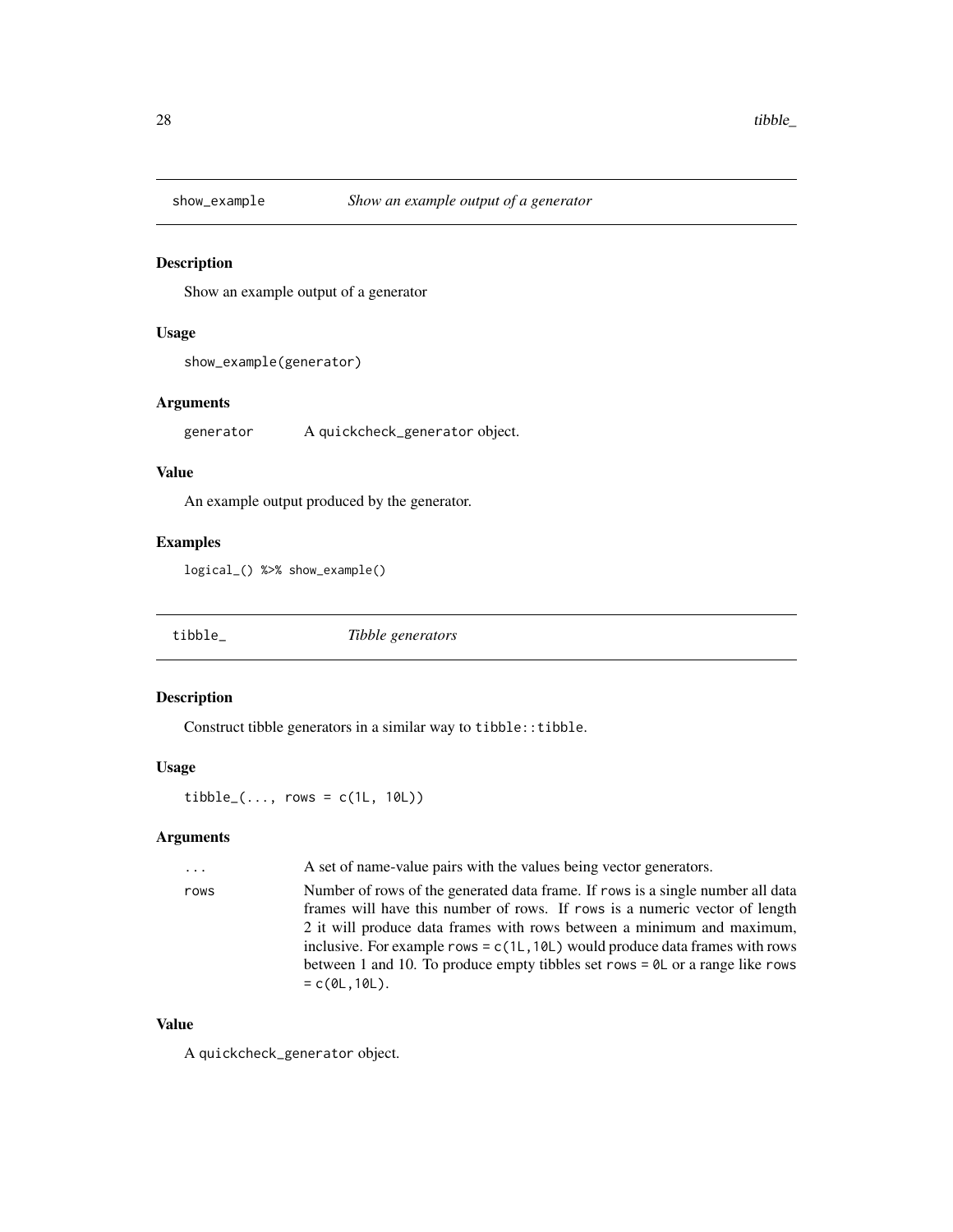#### <span id="page-28-0"></span>tibble\_of 29

# Examples

```
tibble_(a = integer_()) %>% show_example()
tible_{a = integer_{b}}(0, b = character_{b}), t = x + y and t = 5.
```
tibble\_of *Random tibble generator*

# Description

Random tibble generator

# Usage

 $tible_of(..., rows = c(1L, 10L), cols = c(1L, 10L))$ 

# Arguments

| $\ddots$ | A set of unnamed generators. The generated tibbles will be built with random<br>combinations of these generators.                                                                                                                                                                                                                                                                                                                                                                                        |
|----------|----------------------------------------------------------------------------------------------------------------------------------------------------------------------------------------------------------------------------------------------------------------------------------------------------------------------------------------------------------------------------------------------------------------------------------------------------------------------------------------------------------|
| rows     | Number of rows of the generated data frame. If rows is a single number all data<br>frames will have this number of rows. If rows is a numeric vector of length<br>2 it will produce data frames with rows between a minimum and maximum,<br>inclusive. For example rows = $c(1L, 10L)$ would produce data frames with rows<br>between 1 and 10. To produce empty tibbles set rows = $\theta$ L or a range like rows<br>$= c(0L, 10L).$                                                                   |
| cols     | Number of columns of the generated data frame. If cols is a single number<br>all data frames will have this number of columns. If cols is a numeric vec-<br>tor of length 2 it will produce data frames with columns between a minimum<br>and maximum, inclusive. For example $\text{cols} = c(1L, 10L)$ would produce data<br>frames with columns between 1 and 10. To produce empty tibbles set $\text{cols} = \emptyset \mathsf{L}$<br>or a range like $\text{cols} = c(\emptyset L, 1\emptyset L)$ . |

#### Value

A quickcheck\_generator object.

```
tibble_of(logical_(), date_()) %>% show_example()
tibble_of(any_atomic(), rows = 10L, cols = 5L) %>% show_example()
```